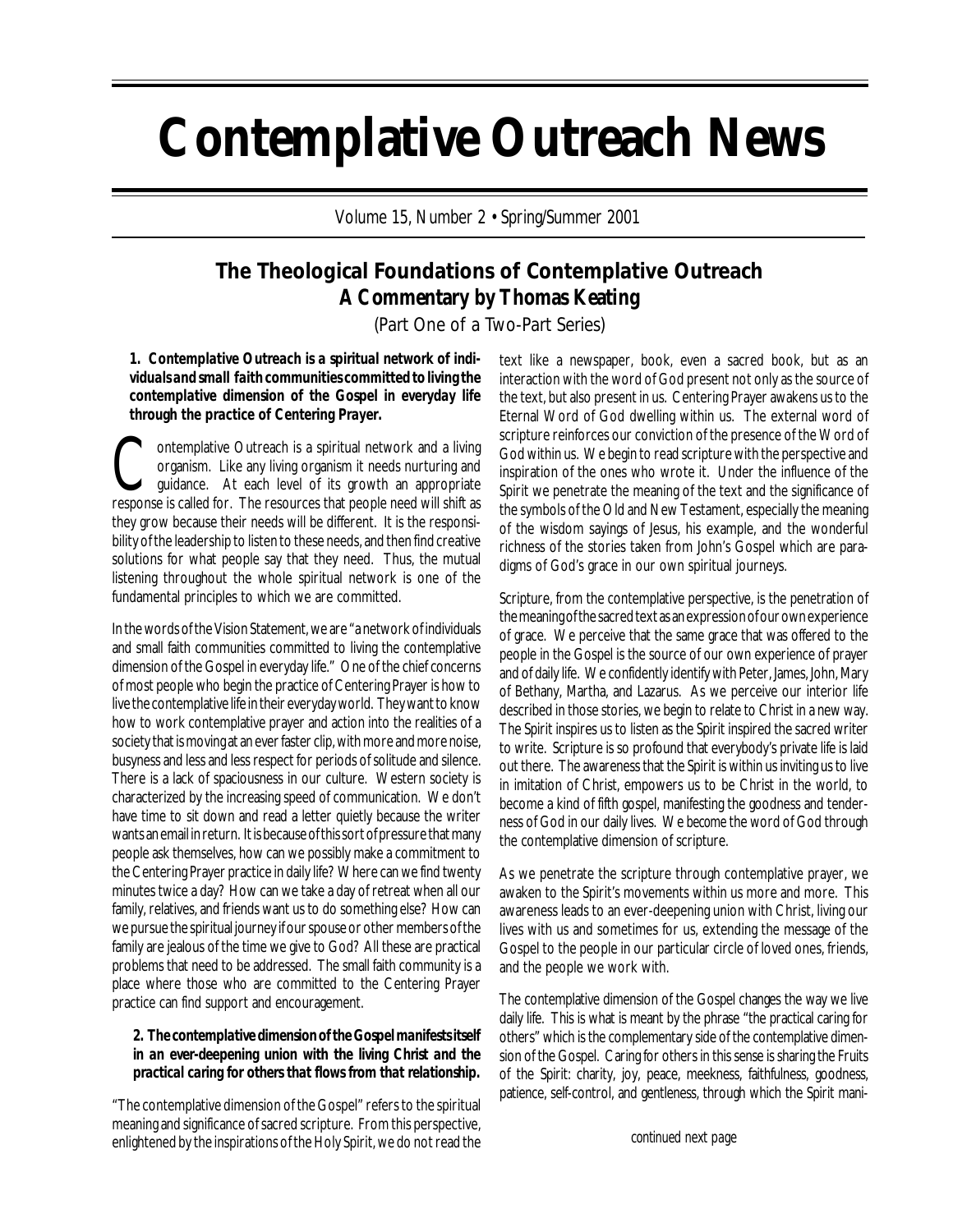## **The Theological Foundations of Contemplative Outreach**

Continued from page 1

fests the mind of Christ in our lives. The Beatitudes are even more profound assimilations of Christ's teaching and example flowing from the Seven Gifts of the Holy Spirit – reverence, fortitude, piety, counsel, knowledge, understanding, and wisdom. The Fruits of the Spirit and the Beatitudes are the signs that Christ is actually living in us. They continue to grow and manifest themselves in various ways. One of these ways is the purification of the unconscious and the consequent liberation from our false selves. Every time we move to a new relationship with Christ, every other relationship goes through a paradigm shift so that we relate in a new way and at new depths to God, ourselves, other people, the cosmos, and to the events in daily life.

#### *3. Centering Prayer consists of responding to the call of the Holy Spirit to consent to God's presence and action within. It furthers the development of contemplative prayer by preparing our faculties to cooperate with this gift.*

This principle distinguishes the practice of Centering Prayer from the gift of infused contemplation. The question might be asked: How do we know when Centering Prayer becomes infused contemplation in the strict sense of the word? We don't necessarily know. And it is not the best question to ask because it focuses our attention on ourselves. Certainly this much is true; Centering Prayer cannot be judged on the basis of the psychological content of a particular period of the prayer. Centering Prayer is rather a discipline to prepare us for the kind of silence that leads to the experience of the presence of God at ever-deepening levels through the deep rest conveyed by the practice. Centering Prayer will hasten the Night of Sense, which, according to St. John of the Cross, is the beginning of infused contemplation. The length of the Night of Sense cannot be predicted because it is different in every person. God decides how much time it will take depending on one's vocation and preparation. It is a spiritual rite of passage that moves us away from an over-dependence on our psychological experience and lets go of our desire for sensible consolation in prayer that comes from the false self and its constant search for satisfaction. The Night of Sense over time lays that desire to rest. Our experience may then open out in one of two directions. One is an exuberant mysticism in which consolations of a spiritual kind tend to multiply. Or we may encounter what St. John of the Cross calls the "hidden ladder" or the "hidden staircase," which is perhaps a quicker path to divine union than the other, but which is in a rather bare, boring and sometimes dry-as-dust experience. It takes a lot of determination to wait it out.

Both of these experiences move into another interior rite of passage that is called the Night of the Spirit in which the Holy Spirit searches the deepest recesses of our unconscious and heals the psychological wounds of a lifetime. The Spirit also awakens the spiritual capacities that are hidden in the unconscious. These are the Fruits and Gifts of the Spirit and, above all, the presence of our Creator and Redeemer who is the source of our being at every level and whose presence is manifested in varying degrees according to the purifying and liberating process of the dark nights.

Centering Prayer is primarily for beginners. Beginnings may take a long time for many of us because we can't give it our full attention or because there is a significant amount of psychological disturbance due to our false selves. This is a time when we need to be faithful to the basic practice and to experience its effects in daily life. These are often quite subtle or even hidden from us. The Fruit of the Spirit called patience enables us to get used to the experience of waiting upon God and to grow in ever-increasing confidence in God. A subtle peace arises in the Night of Sense that is not so much a consolation as a growing attraction for solitude and silence even in the midst of activities that may be very demanding.

#### *4. The source of Centering Prayer, as in all methods leading to Christian contemplative prayer, is the indwelling Trinity: Father, Son, and Holy Spirit. Its focus is the deepening of our relationship with the living Christ. Its fruits are ecclesial: it builds communities of faith and bonds the members together in charity.*

Centering Prayer, like all methods leading to contemplative prayer, has its source in the divine indwelling of the Trinity: Father, Son, and Holy Spirit. That is the fundamental principle on which contemplative prayer is based. Faith in the divine indwelling changes our whole perspective. Instead of beginning the spiritual life with ourselves and reflecting unduly on our sins or false selves and all the things we need to do to try to establish peace in our psyche, it starts out with the fact that God is already here. We have everything we need in order to begin, continue, and complete the spiritual journey. The New Testament celebrates a right relationship with God. The realization grows that the divine presence is within us and the Father, Son, and Holy Spirit are living their own interior life within us. At the deepest level we are more God than ourselves. The divine indwelling also needs to be recognized and affirmed in various ways that are helpful in daily life. The promise of Jesus to those who believe in him is that the Father, Son, and Holy Spirit will come and make their permanent abode in them. Actually, God is already present to us as the source of our being before the issue of grace arises. When we sit in Centering Prayer we are sitting with our life's companion who is always available to us. Unfortunately, we are not always available to God. The goal of the journey is to manifest God both in the deep rest of contemplative prayer and in activity: to experience his presence in prayer, and then to move into activity without losing the sense of the Source of all that is. As the contemplative dimension of our prayer increases, we perceive the presence of God in everything and everything in God. The divine indwelling becomes a living relationship within and evident in everyone else who also enjoys the divine indwelling.

The focus of Centering Prayer is the deepening of our relationship with the living Christ, that is, the glorified Christ risen in our hearts and abiding forever in the Christian community. We enter into Christ's passion, death, resurrection, and ascension by consenting to God's affirming and purifying action within us. As we sit in Centering Prayer, we identify with Christ on the cross and are healed of our emotional wounds.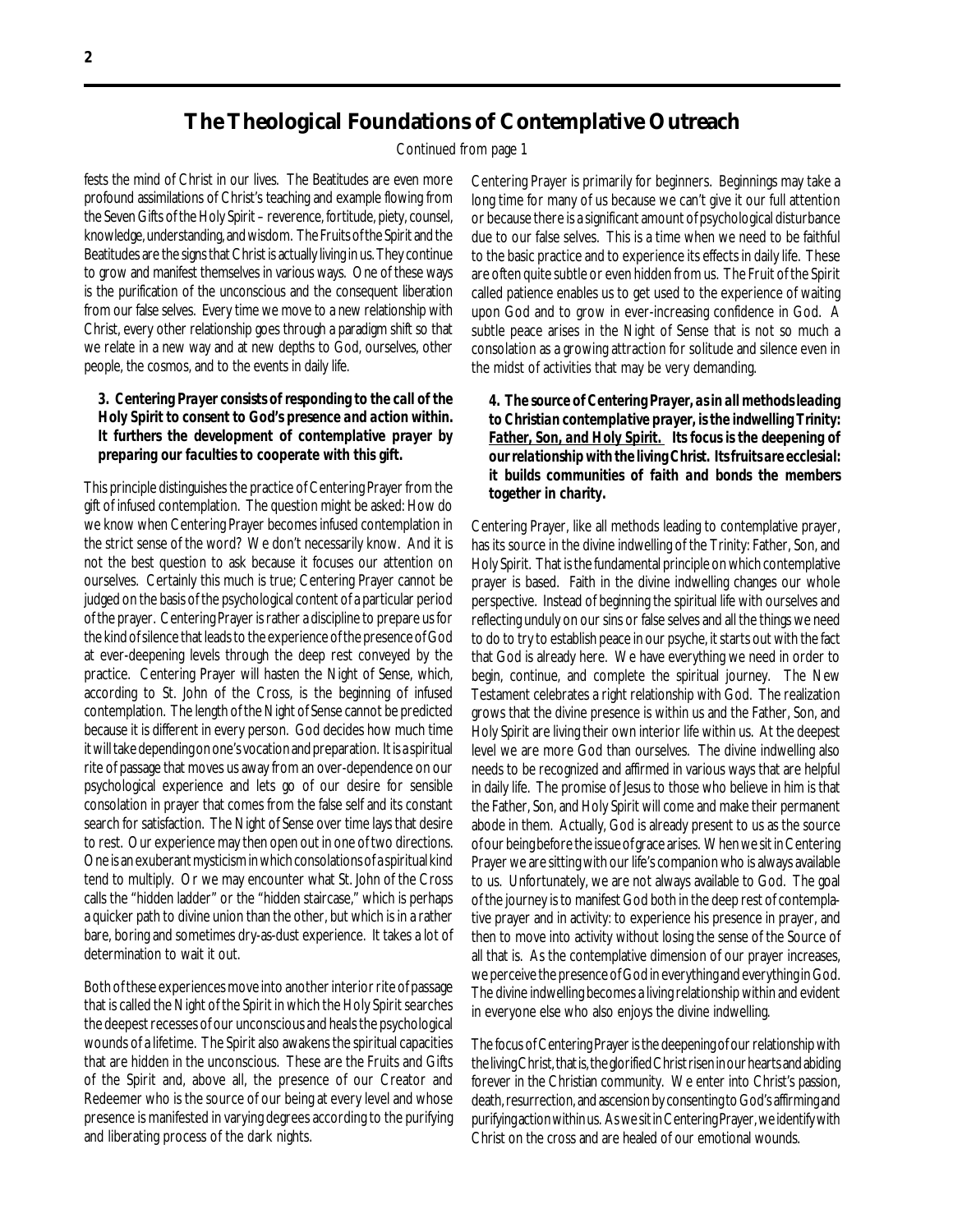The final point of this theological principle is the fruits of Centering Prayer, which we say are ecclesial. This is an important dimension of Centering Prayer. One cannot have a deep contemplative life without its being social at the same time. The way that we express this relationship to others, this interdependence with others, will differ according to our state in life. The tendency of the prayer is to bond with others who practice it. The community is not just people gathered together visibly.

What is a Christian community? It is a place where we find like-minded people joined together to help each other grow into divine union. A contemplative community is focused on the essence of what church really is, that is, a community of people called together by God to experience the fullness of the divine life as a community and not just privately. Hence, the need to celebrate it together through various forms of ritual and worship as well as in periods of silence.

#### *5. A commitment to the regular practice of Centering Prayer is the primary expression of belonging to the spiritual network.*

Everybody who practices Centering Prayer regularly is part of the spiritual network of Contemplative Outreach. Among all the things we may do by way of service, the greatest is to practice the prayer. Service does not take the place of the two daily periods of Centering Prayer. The greatest service we give each other is actually being faithful to our commitment because in doing it we are invisibly reinforcing it and putting the vibrant energy of contemplative prayer into the community. That is more valuable than any other service, however generous it might be. Without that, you will find that service will begin to diminish in its effectiveness. It needs to be said over and over again that the first expression of belonging to the spiritual network is to be available to God on a daily basis. St. John of the Cross used to say, "If you find you are too busy to give time to a daily period of prayer, double it!" If you do it regularly, you will find that you actually have more leisure time and you see that there are a lot of things that you don't have to do that you used to think were necessary. Busyness diminishes because of a new perception of what is important. By our daily fidelity to the prayer, life begins to change of itself.

There are also practices to bring the effects of Centering Prayer into daily life. Contemplative prayer is allowing God to become the center of our lives rather than maintaining the false self and ourselves as the center of the universe. At some point there is a paradigm shift in everything we do. Sometimes we did things for ourselves or simply because they had to be done. Take daily work for instance. Nobody is saying to stop doing that. What I am saying is to start doing it for a different reason, namely, as a manifestation of our experience of Christ and not just as a way of earning a living. Centering Prayer is a way of bringing Christ and our experience of divine wisdom into everyday life, family, professional career, business, or whatever we are doing. That is why we call service in the Contemplative Outreach milieu, "contemplative service". The motive and inspiration of our activity comes from the insights we are receiving in Centering Prayer and our service to others is thus gradually being reinforced by its regular practice.

*(to be continued)*

## *President's Letter*

#### Dear Friends.

Through the years, as Executive Director, I have watched<br>Contemplative Outreach grow and expand beyond anyone's expectations – except the Holy Spirit's. Now, in my new role as President I am greatly encouraged by all the support received from those who are deeply committed to the vision and foundations of Contemplative Outreach. I envision a wonderful future ahead for all of us as we thrive and grow in God's love and service.

This year, our Annual Conference Meeting will be held in the Dominican Republic from October  $10<sup>th</sup>$  to the  $15<sup>th</sup>$ . We are very excited because it is the first time we are going outside of the USA for a large international gathering. In 1986 the Dominican Republic was the first place outside of the USA to form a Contemplative Outreach Chapter. We felt it was fitting to hold the meeting there. The theme for the meeting is Contemplative Outreach: Toward a Global Transformation. Our focus will be *all* our international chapters.

Thank you for your generous response to our annual direct mail appeal. We appreciate your kindness and financial support.

We have more *RESOURCES* available, three videotapes on the practices that bring the fruit of Centering Prayer into daily life. *An Introduction to Lectio Divina* with Fr. Carl J. Arico, *The Prayer of Forgiveness* with Sr. Bernadette Teasdale, *Contemplative Service* with David Frenette. I am sure you will enjoy the new addition to our video library.

Two *new* books by Fr. Thomas Keating are available, *Fruits and Gifts of the Spirit* and *St. Therese of Lisieux*. You will find ordering information on the resource page 6.

The videotape series, *The Contemplative Dimension of the 12 Steps* has received wonderful reviews. We are delighted that so many people are enjoying the tapes. Thank you for your orders!

Our Contemplative Outreach Study Program is available to anyone with an established daily practice of Centering Prayer. Contact Bonnie Shimizu at 970-927-3858 or bjs@rof.net for more information on how to register.

Susan Komis, Chair of the Coordinator's Communication, offered workshops on Leadership and Facilitator Formation in several of our Chapters. If your Chapter would like to know more about this workshop, contact Susan at 888-350-5088 or susankomis@earthlink.net.

I invite you to visit our website at www.contemplative outreach.org often, we have new information posted each week. The website is a natural way for a network like Contemplative Outreach to keep in touch. Let us know how you like the website. Feel free to email this office with your comments, suggestions, and questions at office@coutreach.org.

We had 175 participating groups for our United Day of Prayer on March 17<sup>th</sup>. Many of the participants most enjoyed creating a silent bond across the globe. Plan on joining us next year, the third Saturday in March.

Spring is the time of year when everything blooms forth with new life. My prayer is that we will all take the time to be renewed and refreshed during this season.

With a grateful spirit,

- Lair Expatrick 25/year

Gail Fitzpatrick-Hopler, President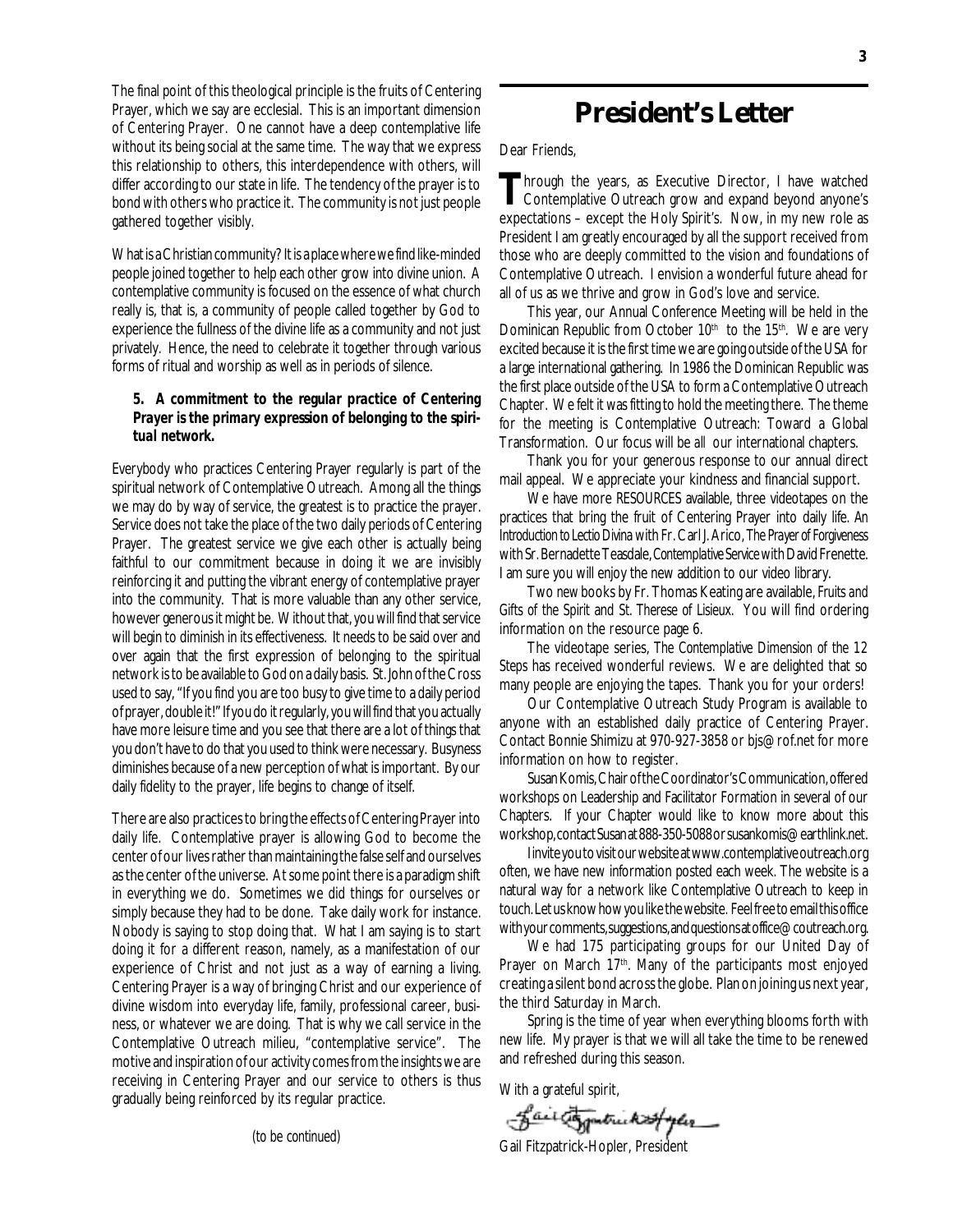## **The Spanish Corner**

**By Ilse Reissner**

*Some exciting news that we would like to share with you is –*

 As announced previously, Extensión Contemplativa has two fundraising events coming up in the near future: two *contemplative*pilgrimages (our pilgrimages are quite different from any other tour you may have been part of, and those that have joined us in the past know this very well!) The **first** will be a very intense 13 days in the Holy Land, visiting as many significant places in the life of Jesus as possible and ending with a half-day retreat. It is mostly intended for those of you that understand Spanish, as both our guide and our priest will be Spanish-speaking. **Date:** It was originally planned for May, but now postponed until November 3rd. Our airline will be ALITALIA, giving us a chance to offer a post-extension of four days in Italy, visiting Rome and Assisi. **Cost: \$2,402 for the basic part** (from Miami or New York) **and \$643 for the Italy extension.** (Air/land, hotels, breakfast, dinner and all expenses are included, except airport taxes, tips, and visas.)

The second **11 or 18-day contemplative pilgrimage** will depart on April 26, 2002, and will follow the footprints of Peter and Paul. Our guide will be our old-time friend Samir, who has been with us in the past, and our spiritual director, Fr. William Meninger, who spent three years in this area as a Biblical scholar. We will spend one week in Israel, focusing and reliving events in the lives of Peter and Jesus, fly to Athens/Thessaloniki in Greece to join those not going to Israel, and, for six days follow Paul's steps in Greece in our comfortable motorcoach, and then embark for a three-day cruise to visit the Greek islands and Ephesus in Turkey. **Cost: for Greece only, \$2,675, for Israel and Greece, \$3,795 from New York** on Olympic Airways. (Air/land, hotels, shore excursions, breakfast, dinner, and all expenses included except airport taxes, tips and visas.)

If you are interested, please contact us at (407) 767-7567, or Fax (407) 767-6414 and we'll send you a brochure.

**Growth -** When our Board met in January, we decided that each one of our members would be serving the needs of those places where a Spanish-speaking representative of Contemplative Outreach is required. Adalberto Henriquez will travel to El Salvador and Nicaragua in Central America, and two local people will be his support contacts. A visit to Argentina in April is being planned by Dr. Hugo Mejía or Ricardo López, again with two local people serving as their support contacts (one of them is moving from Miami to Argentina, where she is originally from, and the other participated in our Formation Program in July in Orlando). Isabel de Marion-Landais was in Puerto Rico for a weekend workshop on Lectio Divina, will return within the next couple of months; and, due to geographical location, will be following up with Carmen Sánchez. A visit to Venezuela is being planned next. Meanwhile, Carmen Sánchez is going to offer our first seven-day retreat in Spanish in Miami on October 18th to 24<sup>th</sup> (cost is \$400, phone number to call for registration is (305) 661-6966, Fax (305) 666-2075). And, another Formation for Service is being planned for next year.

**Our second bi-annual international meeting** will be held in Orlando the weekend of July 20 - 22. We ask our readers who feel they can make a contribution to the Spanish national and international effort to let us know if they would like to attend, as the space is very limited at the San Pedro Retreat Center. We would also like to have your ideas and suggestions for this meeting. **Donations** for Extensión Contemplativa can be sent to Contemplative Outreach, indicating on your check that your donation be used for the Spanish Ministry. Thank you… Adiós, amigos – hasta la próxima – que Dios los bendiga a todos…!

### **A Moment With the Lord** By Joanne O'Rourke, NYC

I asked the Lord for favors And thought he never heard, His message was be silent And say your sacred word.

I asked he give me knowledge So I could better pray, You learn my will by being still Was what he seemed to say.

I asked him for the gift of faith So I could spread his word, He said, be free, just trust in Me For I'll decide who's heard.

I beckoned then for wisdom So I could change the lands, He did request I learn to rest And leave things in His hands.

I told him from his gentleness My spirit would renew, He said let go and let Me grow For I created you.

There's a spirit deep within you In my likeness which is true, With all life's pain, it's now turned feign It's time to make it new.

If you won't sit in silence You'll never hear my voice, You only know one way to go And you always make the choice.

And so I rest in silence Wondering if I'm heard, The thoughts do flow, I let them go And say my sacred word.



### **Connect on the Web!**

- **Visit our web site at http://www.contemplativeoutreach.org for:** • Weekly articles by Fr. Thomas Keating, OSCO Information about local events
	- Locations of Centering Prayer groups
	- Information about Centering Prayer resources: Books, Tapes

**Contacts/Coordinators**: To list information about local events and groups, contact the International Office **email:** office@coutreach.org, **Voice:** 973-838-3384 **Fax:** 973-492-5795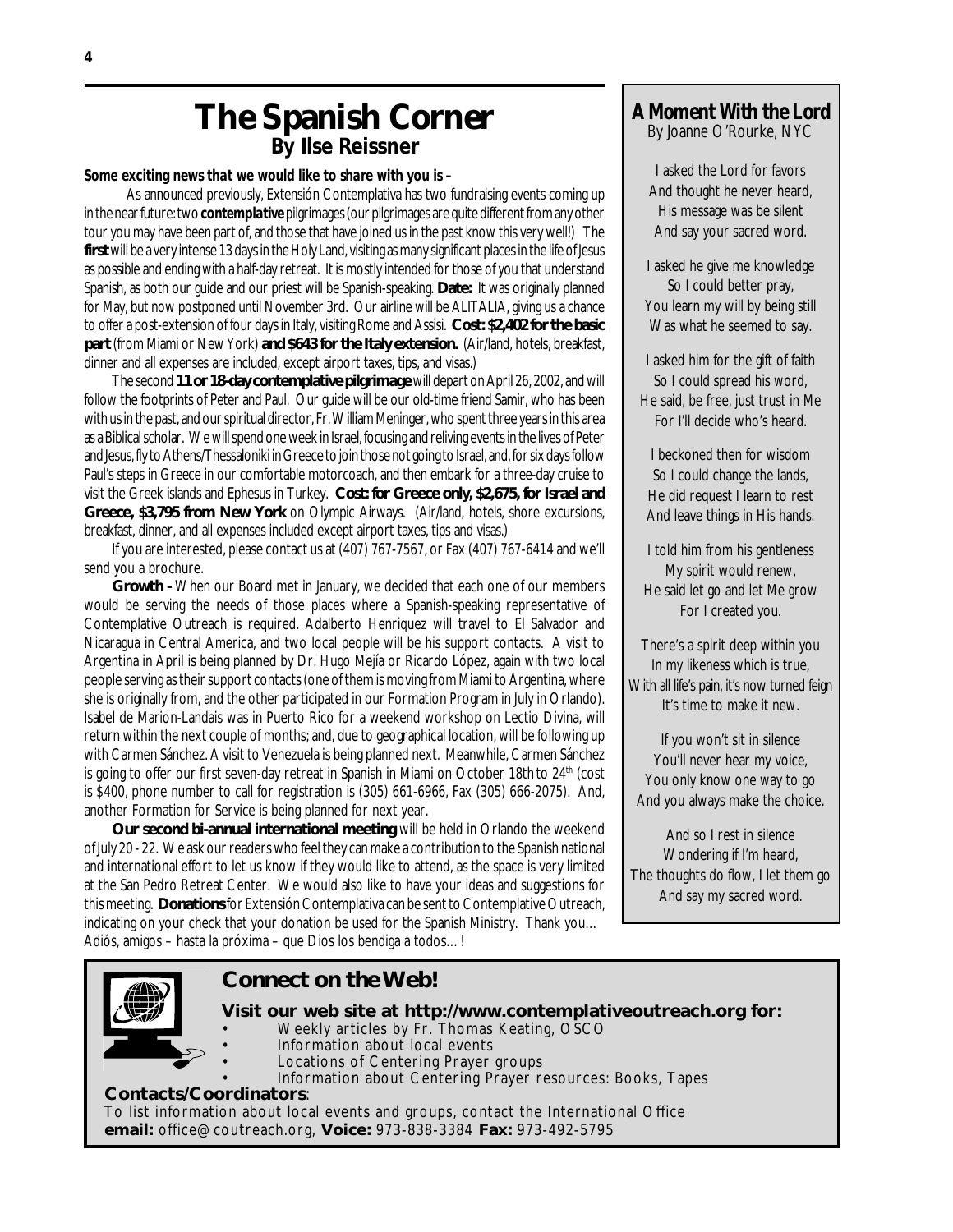## **Book Reviews**

#### **New Books By Father Thomas**

#### Barbara Wuest

Over the Christmas break, I had the opportunity to read *Fruits and Gifts of the Spirit* and *The Better Part*, two new books by Fr. Keating. And I highly recommend both of them. Whether you've been centering for several years or have just begun this practice, I think you will find them helpful and inspiring. I have read every book that he has written, some of them two or three times. But in these two, I found that the same material is written differently. Deep and profound insights are presented in a beautifully simple way. How can he describe such complex inner workings of the soul in such clear sentences? These books speak to the heart more directly than the earlier ones. There is a more lyrical quality to the writing. In fact, in *Gifts and Fruits of the Spirit*, Fr. Keating includes two poems. Here is one stanza from his poem called "The Night of Self".

> *"When all anxious seeking stops Unity begins. But every time I act Even if to pray Unity dissolves."*

This amazing stanza - which could only be written by someone who "walks the talk"-comes in at the end of the book. The chapters that precede it are full of what I would call lyrical substance. The section on "The Gift Counsel" was especially helpful to this reader. And in *The Better Part*, the chapter on "The Eucharist" is worth reading over and over. Keating writes: "Contemplative prayer…reduces the obstacles to the transforming energy of the Eucharist so that we can manifest in our attitudes and behavior the living Christ within us…A contemplative practice is not dissociated or separate from the dynamic movement of Lectio and the sacraments. If we do not have a discipline to reduce the obstacles in us to experiencing the presence of God, the full power of the sacraments is diluted and they do not achieve their full potential to transform us. That is why some people can receive Communion every day for years and remain unchanged. They do not make a serious effort to face the obstacles in themselves" (56). This is only a small sampling of the insightful stanzas and sentences you will find in these latest books. I'd suggest you take a look.

### **From the Center Poetic Prayers and Meditations**

By Robert J. Hope

Forward by William A. Meninger

From the biblical Psalms, through the writings of Augustine and Bernard, to the verses of John of the Cross, Gerard Manley Hopkins, and Thomas Merton, the language of prayer has also been the language of poetry. Writing out of this tradition, Robert J. Hope presents the reader with intense verse reflections on the universal presence of God in ourselves and in all of nature. The imagery is richly erotic, reverently evocative of the beauty of floral and faunal creation, and transparently candid in its expression of the awe experienced by mystics, lovers, and children.

"With this beautiful book, meditation according to *The Cloud of Unknowing* and its contemporary counterpart, Centering Prayer, has come of age. There are thousands of people who will welcome *From the Center* with appreciation and understanding. Let this book speak to your heart as it does to mine." –William A. Meninger

"These poetic meditations are graced gifts of the author's daily discipline of Centering Prayer. Reflecting presentmoment insights, the joys, challenges, struggles, and aspirations of the spiritual life are revealed in refreshing and provocative ways. *From the Center* invites the reader to deeper prayer with the Beloved of all hearts." –Nan C. Merrill

95% percent of the royalties will support Contemplative Outreach. Robert J. Hope is a Commissioned Presenter of Centering Prayer and a New England Coordinator for Contemplative Outreach.

**Monthly, we celebrate a Mass for the staff at the International Office. We would like very much to be able to pray for your special intentions. Please drop us a line or e-mail us so that we can include you in our prayers. office@coutreach.org**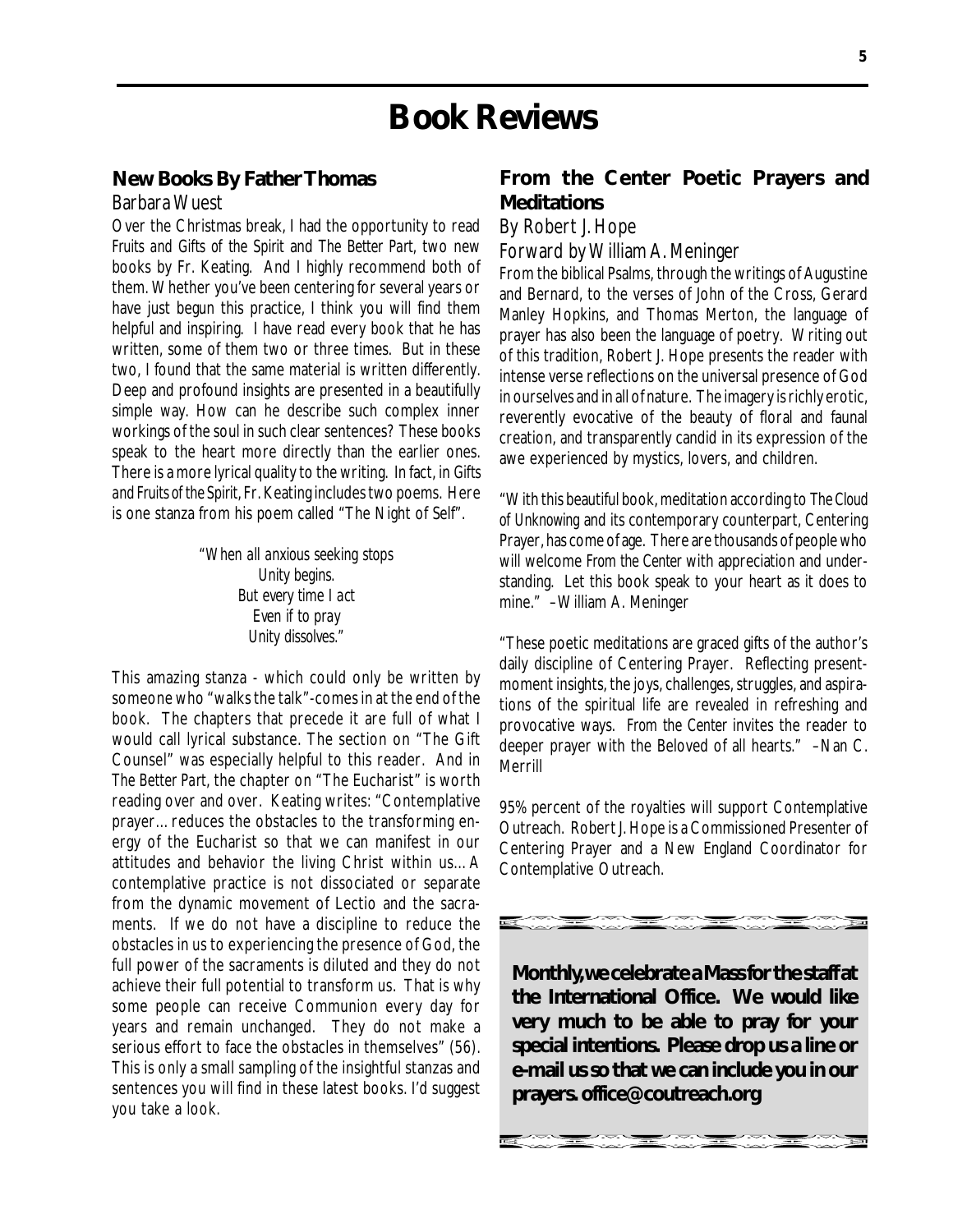## **Resources Available from Contemplative Outreach, Ltd**

#### **Please send me the following books:**

#### **by Fr. Thomas Keating**

- \_\_ Fruits and Gifts of the Spirit \$12.00
- \_\_ St. Therese of Lisieux: \$10.00
- \_\_ The Kingdom of God is Like: \$14.95
- \_\_ Open Mind, Open Heart: \$12.95
- \_\_ The Mystery of Christ: \$12.95
- \_\_ Intimacy with God: \$16.95
- Awakenings: \$12.95
- Reawakenings: \$12.95
- \_\_ Invitation to Love: \$12.95
- \_\_ Crisis of Faith, Crisis of Love: \$10.95
- Active Meditations for Contemplative
- Prayer: \$12.95 (HC)
- Heart of the World: \$9.95
- \_\_ The Human Condition: \$5.95
- \_\_ The Better Part \$14.95

#### **edited by Gus Reininger**

\_\_ Centering Prayer in Life & Ministry: \$11.95

- **by Sr. Thelma Hall** \_\_ Too Deep for Words: \$8.95
- **by Sr. Mary Margaret Funk**
- **\_\_** Thoughts Matter: \$12.95

#### **by Father William Meninger**

- \_\_ Loving Search for God: \$11.95
- \_\_ Process of Forgiveness: \$13.95

#### **by Fr. Carl Arico**

— A Taste of Silence: \$14.95

#### **by Robert J. Hope**

**by Fr. Thomas Keating**

\_\_ Invitacion A Amar: \$12.95

Reino De Dios Es Como: \$10.95 \_\_ Intimidad Con Dios: \$13.95

\_\_ From the Center: \$12.95 \*NEW

#### **by Nan Merrill**

- Psalms for Praying: \$16.95
- **by Elizabeth Smith and Joseph Chalmers** — A Deeper Love: \$10.95

#### **by Fr. Basil Pennington**

— Lectio Divina: \$14.95

#### **Spiritual Journey Handbooks:**

- Volume I: \$14.95
- Volume II: \$14.95
- Volume III: \$14.95
- Volume IV: \$14.95 (Replaces Guidebook)

#### **Libros Traducidos al Espanol**

- \_\_ Misterio de Cristo: \$12.95
- **by Sr. Mary Margaret Funk**
- \_\_ El Corazon en Paz: \$14.95 \*NEW

## **Audio/CD/Video Order Form**

#### **by Fr. Thomas Keating**

\_\_ Journey to Contemplation: (8 tapes) \$35.00

- \_\_ Divine Therapy: (4 tapes) \$27.50
- The Gift of Contemplation and the Spiritual Journey: (6 tapes) \$32.50

\_\_ The Kingdom of God is Like: (4 tapes) \$23.00

The Contemplative Journey Vol. I and II: (24 tapes with Study Guide) (For merly *The Spiritual Journey*): \$168.00

### **Or**

—The Contemplative Journey Vol. 1, Tapes 1-12 with Study Guide (formerly *The Spiri tual Journey* Parts 1 & II): \$99.95

\_\_The Contemplative Journey, Vol. II, Tapes 13-24 with Study Guide (formerly *The Spiritual Journey* Parts III & IV) \$99.95

**by Fr. Carl Arico** — The Power of Silence: (3 tapes): \$18.00

**by Mary Mrozowski** — Beyond Centering Prayer: (6 tapes) \$31.00

#### **CD**

\_\_ 3 track Meditation Timer/Cello Contem porary Contemplative Music for Cen tering Prayer: \$12.00

Cantico de Jerusalén (Spanish) chanting with 20 and 40 minutes of silences: \$10.00

#### **Video**

#### **by Thomas Keating**

- \_\_ Fruits of the Holy Spirit (single tape) \$24.99
- Fruits of the Holy Spirit/Questions and Answers (2 tape set): \$35.00

For the first item include \$4.00 for postage and handling. For each additional item include an additional \$0.50. All orders should be accompanied by payment in full or credit card information. **Make checks payable to:** Contemplative Outreach, Ltd.

|                             | Name |                                 |  |
|-----------------------------|------|---------------------------------|--|
|                             |      |                                 |  |
| City ______________________ |      | State $\_\_\_\_Zip\_\_\_\_\_\_$ |  |
| Phone                       |      |                                 |  |

**Resources on this page are available from Contemplative Outreach Ltd. Please do not use this order form to order tapes distributed by American Magnetic.**

\$\_\_\_\_\_\_\_\_ Total

\_\_\_\_\_Check or money order enclosed

\_\_\_\_\_Charge to my credit card (minimum charge \$10)

Credit Card No. \_\_\_\_\_\_\_\_\_\_\_\_\_\_\_\_\_\_Exp. Date\_\_\_\_\_\_\_

#### Signature



**Contemplative Outreach, Ltd. P.O. Box 737 Butler, NJ 07405**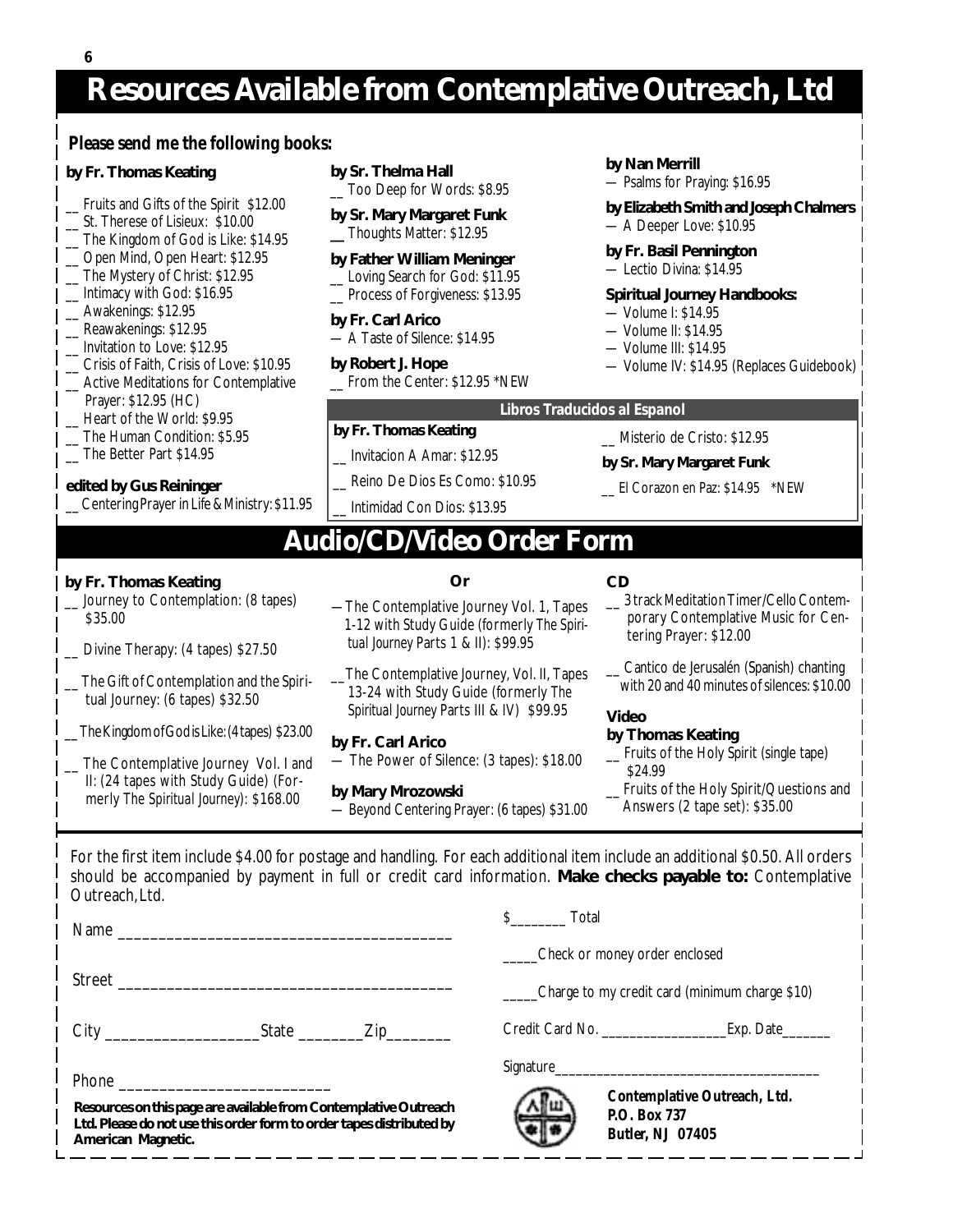### **AMERICAN MAGNETIC MEDIA PRESENTS Video and Audio Tape Collection by Contemplative Outreach 1-800-USA-TAPE (1-800-872-8273)**

#### **Tape Series with Fr. Thomas Keating**

| The Spiritual Journey Series: (Video Only)                                                                                                                                                                        |                                              |
|-------------------------------------------------------------------------------------------------------------------------------------------------------------------------------------------------------------------|----------------------------------------------|
| Complete Series with Prologue and Parts 1, 2, 3, & 4                                                                                                                                                              | \$649.74                                     |
| <b>Complete Series without Prologue - Parts 1, 2, 3, &amp; 4</b>                                                                                                                                                  | \$599.76                                     |
| <b>Prologue:</b> (2-tape set)<br>*The Method of Centering Prayer<br>The Psychology of Centering Prayer                                                                                                            | \$49.99                                      |
| <b>Part 1: Developing Centering Prayer (6 tapes)</b><br>Part 2: Model of the Human Condition (6 tapes)<br><b>Part 3: Paradigms of the Spiritual Journey (6 tapes)</b><br>Part 4: Contemplation-The Divine Therapy | \$149.94<br>\$149.94<br>\$149.94<br>\$149.94 |
| All tapes in the series may be purchased individually                                                                                                                                                             | \$24.99                                      |
| Spiritual Journey Handbooks Parts 1, 2, 3, or 4<br>(correspond to each "part" in the series")                                                                                                                     | \$14.95                                      |
| Set of all 4 Spiritual Journey Handbooks                                                                                                                                                                          | \$59.80                                      |
|                                                                                                                                                                                                                   |                                              |
|                                                                                                                                                                                                                   |                                              |
| Six Follow-Up Sessions to the Introductory Workshop to<br>Centering Prayer (Video Only)<br><b>Tape 1</b> (two sessions)<br>Session I: Prayer in Secret<br>Session II: The Discipline of Centering Prayer          | \$24.99                                      |
| <b>Tape 2</b> (two sessions)<br>Session III: What Centering Prayer Is Not and<br>What It Is                                                                                                                       |                                              |
| Session IV: The Basic Principles of Centering Prayer<br><b>Tape 3 (two sessions)</b><br>Session V: * The Method of Centering Prayer 1<br>Session VI: * The Method of Centering Prayer 2                           | \$24.99<br>\$24.99                           |
| Special Price - Complete Set                                                                                                                                                                                      | \$64.99                                      |
|                                                                                                                                                                                                                   |                                              |
| <b>Contemplative Dimensions of the 12 Steps</b><br>Video                                                                                                                                                          | Audio                                        |

|                                                               | <b>VIUCU</b> | Auulu   |
|---------------------------------------------------------------|--------------|---------|
| Tape 1: Centering Prayer As An 11 <sup>th</sup> Step Practice | \$24.99      | \$11.95 |
| <b>Tape 2: Human Condition and the First Two Steps</b>        | \$24.99      | \$11.95 |
| <b>Tape 3: A Daily Practice of Transformation</b>             | \$24.99      | \$11.95 |
| <b>Tape 4: Questions &amp; Answers with Fr. Keating</b>       | \$24.99      | \$11.95 |
| Special Price - Complete Set                                  | \$89.99      | \$47.00 |
|                                                               |              |         |

#### *Other Videos with Fr. Thomas Keating* (video only) *Other Videos*

| Mary the Mother of God: A Model for Lay Contemplative Life | \$24.99 | Transformation in Christ/Divine Therapy    |         |
|------------------------------------------------------------|---------|--------------------------------------------|---------|
| Transformation In Christ/St. Therese of Lisieux            | \$24.99 | (Gail Fitzpatrick Hopler)                  | \$24.99 |
| The Gifts of the Holy Spirit                               | \$24.99 |                                            |         |
| Centering Prayer Revisited                                 | \$24.99 | Fruits of the Holy Spirit (Fr. Carl Arico) | \$24.99 |
| Who Is Called to Contemplative Prayer                      | \$24.99 |                                            |         |

\* Same Tape

To Order Video and/or Audio Tapes: Call 1-800-USA TAPE

Clearly state if you are ordering audios, videos or both. Send Check or M/O to: **A.M.M.** 13892 E Smith Drive, Denver, CO 80011, Att: Order Dept. Visa/MC, Discover, American Express

| <u>Christian Contemplative Heritage-Our Apophatic Tradition-</u>                                                          |                    |                       |
|---------------------------------------------------------------------------------------------------------------------------|--------------------|-----------------------|
| Locates Centering Prayer in the mainstream of the Christian Contemplative Heritage.                                       |                    |                       |
|                                                                                                                           | Video              | Audio                 |
| <b>Introduction:</b> Origins and Inspirations of Centering Prayer \$24.99<br>(Frs. Keating, Meninger, & Pennington)       |                    | \$11.95               |
| <b>Set I:</b> *The Method of Centering Prayer and the Psychology \$49.99<br>of the Spiritual Journey (Fr. Thomas Keating) |                    | \$32.95               |
| Set II: An Overview of the Apophatic Tradition<br>(Fr. James Wiseman)                                                     | \$49.99            | \$22.95               |
| Set III: The Monastic Heritage (Fr. Basil Pennington)                                                                     | \$49.99            | \$22.95               |
| Set IV: Women Religious and the Contemplative Dimension<br>(Sr. Jeanne Knoerle, Sr. Patricia Benson)                      | \$49.99            | \$22.95               |
| Set V: The Cloud of Unknowing (Fr. William Meninger)<br>Epilogue - Questions and Answers (Fr. Thomas Keating)             | \$59.99<br>\$24.99 | \$32.95<br>\$11.95    |
| <b>Complete Set</b>                                                                                                       | \$309.99           | \$122.95              |
| The Lectio Divina Series<br>Tapes 1 thru 4: Lectio Divina and the Senses of Scripture<br>(Fr. Bruno Barnhart)             |                    | \$24.99 ea \$11.95 ea |
| Tape 5: Lectio Divina Tradition (Sr.Mary Margaret Funk,<br>Gail Fitzpatrick-Hopler; Fr. Bruno Barnhart)                   | \$24.99            | \$11.95               |
| Tape 6: Lectio Divina Demonstration & Commentary                                                                          | \$24.99            | \$11.95               |

**Other Tape Series**

#### **Tape 6:** Lectio Divina Demonstration & Commentary  $$24.99$  \$11.95 (Sr. Mary Margaret Funk) Tape 7: Centering Prayer and Lectio Divina (Fr. Thomas \$24.99 \$11.95 Keating) **Tape 8:** Lectio Divina and the Spiritual Journey (Panel Fr. \$24.99 \$11.95 Thomas Keating, Fr. Bruno Barnhard, Sr. Mary M. Funk) **Complete Set \$199.00 \$95.00** *NEW: The Practices That Bring the Fruits of Centering Prayer Into Daily Life* (Video Only) **Tape 1:** Contemplative Service-Intention/Attention Practice\$24.99 (with David Frenette) Tape 2: Lectio Divina Practice (with Fr. Carl Arico) \$24.99 **Tape 3:** The Prayer of Forgiveness (Sr. Bernadette Teasdale) \$24.99 **Complete Set \$74.97**

| Mary the Mother of God: A Model for Lay Contemplative Life | \$24.99 | Transformation in Christ/Divine Therapy    |         |
|------------------------------------------------------------|---------|--------------------------------------------|---------|
| Transformation In Christ/St. Therese of Lisieux            | \$24.99 | (Gail Fitzpatrick Hopler)                  | \$24.99 |
| The Gifts of the Holy Spirit                               | \$24.99 |                                            |         |
| Centering Praver Revisited                                 | \$24.99 | Fruits of the Holy Spirit (Fr. Carl Arico) | \$24.99 |

#### SHIPPING AND POSTAGE: All single orders for video tapes add \$4.00 Multiple Orders up to:

 6.00 add \$1.49 35.01 to 50.00 add \$6.50 6.01 to 25.00 add \$3.50 50.01 to 75.00 add \$7.50 25.01 to 35.00 add \$4.50

**Videotapes are available for RENTAL through the International Office. For information call: 973-838-3384**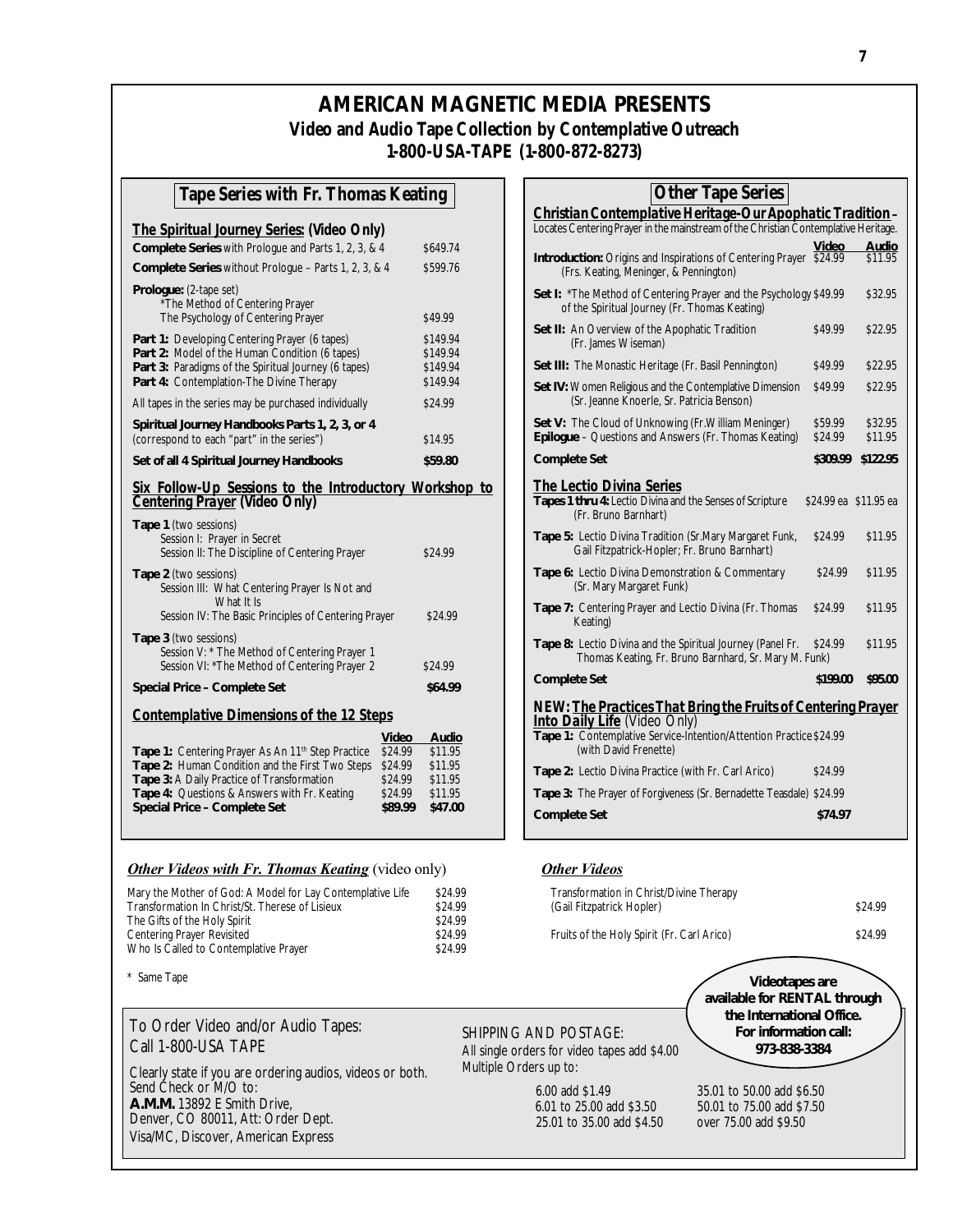## **Updates**

(Editor's Note: Because of limited space, we aren't able to include one-day activities and workshops in the Calendar of Events. The Updates section is a great place to let the readers know of the oneday opportunities that your chapter has to offer.)

#### **Alta, WY**

The Alta Retreat Center is growing along with Contemplative Outreach. Our newly formed Board of Trustees now includes Sr. Catherine Bazaar, Fr. Martin O'Loghlen and Rev. Eugene Sutton. We look forward to expanding our contemplative prayer programs, and are thrilled with the enthusiastic responses to our 30-Day Retreat coming up this summer. It's hard for us to be impartial about this spectacular place we call home, Teton Valley. We hope and pray that you will choose to come see for yourself to experience the solitude and sabbath our quiet mountain retreat offers. Peace in Christ, **Rev. Sandy Casey-Martus, ARC Director (307) 353-8100.**

#### **Denver, CO (Contemplative Outreach of Colorado)**

Record enrollment in classes and special events at our Center for Contemplative Living reflects the growing number of people who desire a spiritual presence in their busy lives. In January, 56 people attended the Basic Introductory Workshop and 40+ people attended the Basic Centering Prayer Course. Fr. Thomas Keating will be the keynote speaker for our 8<sup>th</sup> Annual Contemplative Conference on March 24. Fr. Vince Hovley, SJ and Sr. Eleanor Sheehan, CSJ of Sacred Heart Retreat House, and Kathy Hendricks, Interim Parish Director of Pax Christi, will host conference workshops on aspects of developing a spiritual outlook on life. Spring 2001 marks the beginning of our "two-tier" approach to meeting the needs of those beginning a Centering Prayer practice as well as those of the more seasoned practitioner. In addition to the Spiritual Journey Series, our curriculum includes a "False Self Film Festival", workshops on the Welcoming Practice and Prayer of Forgiveness, and a Centering Prayer immersion experience. In April, David Frenette, a former Chrysalis House staff member, will present a five-day retreat with a three-week follow-up course on the Christian Heritage. The second session of the Nine-Month Course will finish in May and plans for the Fall group are in the making. Our activities continue into the summer with our St. Malo Weekend Intensive Retreat in June. July 15-21, local leaders and I will present Formation and Training of Presenters for the Introduction Workshop on Centering Prayer. As we near maximum use of our facility and volunteer staff, we are ever mindful of our vision and our common search for spirituality in the 21st century. **Sr. Bernadette Teasdale, (303) 698-7729.**

#### **Long Island/Queens, NY**

In response to the question, "What are we doing next year?" from participants at the closing of The Living Flame II Program, grew our Enrichment Program – a series of four monthly presentations including the Welcoming Prayer, Lectio Divina, the Forgiveness Prayer and the Power of Silence. Introductory Workshops are scheduled in Suffolk County, a newly developing Centering Prayer area for Long Island. In the Fall of 2001, we will be offering the Formation for Contemplative Outreach Service using the model that was so successful in New York City – meeting one Sunday a month for six months. Coming to Long Island in the Fall of 2002 is the "on the road" team of Cathy McCarthy and Joanne O'Neill to present the Nine-Month Course: The Practice of Contemplative Living at Our Lady of Grace Center in Manhasset. The Long Island/Queens Chapter has made its pledge to the Contemplative Outreach Fundraising Campaign in addition to tithing twice a year to the International Office. **Long Island Steering Committee Barbara Sullivan (516) 481-0472.**

#### **Northwest (Contemplative Outreach Northwest)**

The relationship with God keeps stimulating Contemplative Outreach Northwest to stretch ourselves with more workshops and more kinds of workshops by our presenters (16 between January and July) more people (1200) receiving the newsletter, and more people visiting our website (www.conw.org). Cynthia Bourgeault will give a five-day workshop in Seattle in July, and Bill Sheehan and Susan Komis are coming to give weekend or longer workshops this year. We have 30 Centering Prayer groups. Many share the work, giving the coordinator time to volunteer to Monroe Penitentiary, co-teach a workshop for the assistants at the L'Arche community here, co-present Centering Prayer to clergy and lay people at an organized Annual Ministry Resource Day in March, and give an 11<sup>th</sup> Step workshop at a national 12-Step convention in June. Thus the prayer feeds our lives**. Barbara Huston (206) 282-9076.**

#### **Raleigh, Durham and Chapel Hill, NC (Contemplative Outreach of the Triangle)**

We are officially Contemplative Outreach of the Triangle, but outside of our neighboring states, we are probably better known geographically by the three cities above. However you know us, we are experiencing wonderful growth in Centering Prayer. Our Core Team of Flo Hartye, Betty Stoddard, John Kelsey and I meet the first Saturday of every month for administrative and planning purposes. We have been doing that for over a year. We are into our second year of Quarterly Days of Prayer – with dates set for June, September and January, 2002. A different Church hosts each Quarter. We expect to have Centering Prayer retreats and Formation Training in our area in 2002. There are currently 20 Centering Prayer groups meeting on a regular basis. They represent Episcopal, Presbyterian, United Church of Christ, Roman Catholic (plus Newman Center), and Lutheran faith traditions. We are all greatly looking forward to Fr. Thomas' appearance here on Saturday, September 8. He will be speaking on Transformation and Centering Prayer – a topic already generating a lot of interest. We have a separate Planning Team already in place, doing an outstanding job. We anticipate a great turnout and a boost that will take our burgeoning activity and interest to greater heights...and depths. **Jim Biggins (919) 969-9604 jbiggins@mindspring.com.**

*continued next page*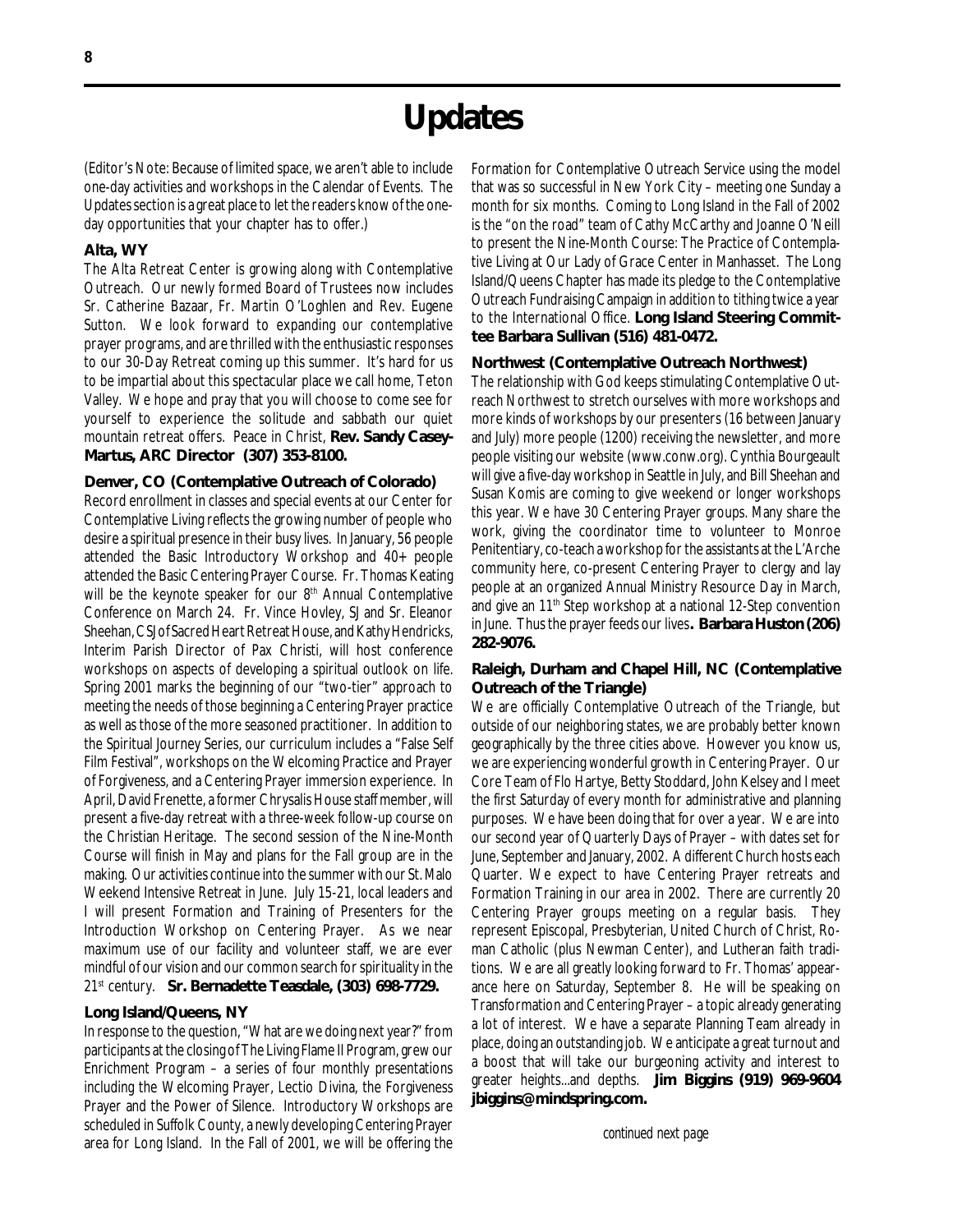#### **Updates**

#### **Tampa, FL**

Greetings from the Tampa Bay area! There has been a lot of resistance to writing a paragraph for the newsletter in the past because of the assumption only those areas doing "great and wonderful" things would be of interest until this thought came: There must be many other areas where progress is being made slowly in this great work with which we are charged. And so, the resistance was overcome in order to encourage smaller groups. Thus, we are writing to let readers know our area is growing steadily and slowly. The number of prayer groups has grown to 10 over the last several years. In addition to four or five Introductory Workshops yearly, we sponsor the United in Prayer Day each March, and, for the first time, will have two sites – one in Crystal River and one in St. Petersburg. In the Fall we added an "Uncovering Your Hidden Motivation" workshop, and in the last two winters, offered the "Welcoming Prayer Workshop". Another highlight was a weekend retreat on Centering Prayer and Enneagram presented by Fr. Bill Sheehan and Jean Jolly of Tampa. While in the area, Fr. Bill presented an evening for the community at large on Lectio Divina that enriched us greatly. We seem to add events as the needs arise. With both of us retired as of the summer of 2000, it seems the pace is picking up a little…more Introductory Workshops, more events at which to present the Centering Prayer concept. Other leaders seem to be emerging, and that gives us hope for even more to be accomplished as we slowly move forward – hopefully, always under the guidance of the Holy Spirit. **John & Marge Rafftery, Co-Coordinators 727-345-7908.**

#### **Walden, NY (Contemplative Outreach of Orange County)**

In June St. Andrew's Retreat House will be hosting the *first* 21-Day Centering Prayer Immersion Retreat with Fr. Thomas Keating, Fr. Carl Arico and David Frenette. The response from the last Newsletter was so overwhelming that we added one *January 12-Feb 1* and *June 1-21, 2002*. We are presenting three One-Day Introductory Workshops per Quarter, and now need to begin focusing on Days of Prayer, supporting Centering Prayer Groups and other one-day Workshops. The "Living the Welcoming Prayer in Daily Life" with David Frenette was incredible, and we have scheduled another this December. A new Contemplative Living Community formed from the last Nine-Month Course and is meeting monthly at the Butler, NJ office. We tithe 2.5% of our gross income each month to the Int'l Office, and have made our pledge for the next five years. We continue to be in awe of God's great goodness and generosity in our ministry at St. Andrew's and are especially grateful to Contemplative Outreach for their continued support. **Cathy McCarthy 845-778- 2102 or Email cathymc@frontiernet.net.**

## **National Calendar of Events**

**June 2001- March 2002**

#### **Introduction to Centering Prayer Retreats/Workshops**

A contemporary presentation of the discipline of Centering Prayer as silent communion with God beyond concepts, words and images.

| Walden, NY<br>St. Andrew's<br><b>Retreat House</b>                            | Aug 10-12    | Contemplative Outreach Staff<br>Contact: Cathy McCarthy<br>(845) 778-2102         |
|-------------------------------------------------------------------------------|--------------|-----------------------------------------------------------------------------------|
| San Salvador,<br>El Salvador<br>Casa Oracion                                  | Aug 23-24    | Contemplative Outreach Staff<br>Contact: Leila de Membreno<br>(503) 263-3457      |
| Cullman, AL<br><b>Benedictine Center</b>                                      | Aug 30-Sep 1 | Contemplative Outreach Staff<br>Contact: Sr. Eleanor Harrison<br>(256) 734-8302   |
| Melbourne, KY<br>Moye Spiritual<br>I ife Center                               | Oct 13-14    | Contemplative Outreach Staff<br>Contact: Sr. Micki Martin<br>(859) 441-0679       |
| Walden, NY<br>St. Andrew's<br><b>Retreat House</b>                            | Nov 2-4      | Contemplative Outreach Staff<br>Contact: Cathy McCarthy<br>(845) 778-2102         |
| Beech Grove, IN Dec 7-9<br><b>Benedict Inn Retreat</b><br>& Conference Center |              | Contemplative Outreach Staff<br>Contact: Sr. Antoinette Purcell<br>(317) 788-7581 |
| Cullman, AL<br><b>Benedictine Center</b>                                      | Jan 25-27    | Contemplative Outreach Staff<br>Contact: Sr. Eleanor Harrison<br>(256) 734-8302   |

#### **Introduction to Lectio Divina Retreats/Workshops**

Conferences and practice introducing us to the most traditional way of cultivating a friendship with Christ.

| Andover, MA       | Oct 5-7 | Contemplative Outreach Staff |
|-------------------|---------|------------------------------|
| Franciscan Center |         | Contact: Sr. Lorraine Pianka |
|                   |         | $(978)$ 858-0856             |

#### **The "Welcoming" Prayer Workshop**

A spiritual practice of "Letting Go" of feelings, emotions, thoughts and body sensations into the present moment during the ordinary routines of daily life. Prior Centering Prayer experience necessary.

| Walden, NY    | Nov 30-Dec 2         | David Frenette          |
|---------------|----------------------|-------------------------|
| St. Andrew's  | Living the Welcoming | Contact: Cathy McCarthy |
| Retreat House | Prayer in Daily Life | (845) 778-2102          |

#### **Centering Prayer and the 12 Steps (***The 11th Step***)**

The purpose of this weekend is to introduce or expand the experience of Centering Prayer as a part of a daily 12 Step Practice and to stimulate a desire and resolve to practice prayer and meditation on a daily basis. This weekend is also called *The 11<sup>th</sup> Step Retreat.* 

| June 15-17 | Contemplative Outreach Staff |
|------------|------------------------------|
|            | Contact: Diane Guerra        |
|            | (314) 918-8288               |
|            |                              |

*NEW Centering Prayer and the 12 Steps (The 11<sup>th</sup> Step) - PART II* This workshop will focus on the "Human Condition", the roots of our fourth step, and the "Psychology of the Spiritual Journey." This workshop is recommended, but not limited to people who have made the first Contemplative Dimension of the 12 Steps workshop, are in a 12 Step Program and have a regular Centering Prayer practice.

| Walden, NY                              | Oct 26-28 | Donald Masters          |  |
|-----------------------------------------|-----------|-------------------------|--|
| St. Andrew's                            |           | Contact: Cathy McCarthy |  |
| <b>Retreat House</b>                    |           | (845) 778-2102          |  |
| المستحامين المتحمل المتماد ومطلقهم متحا |           |                         |  |

*continued next page*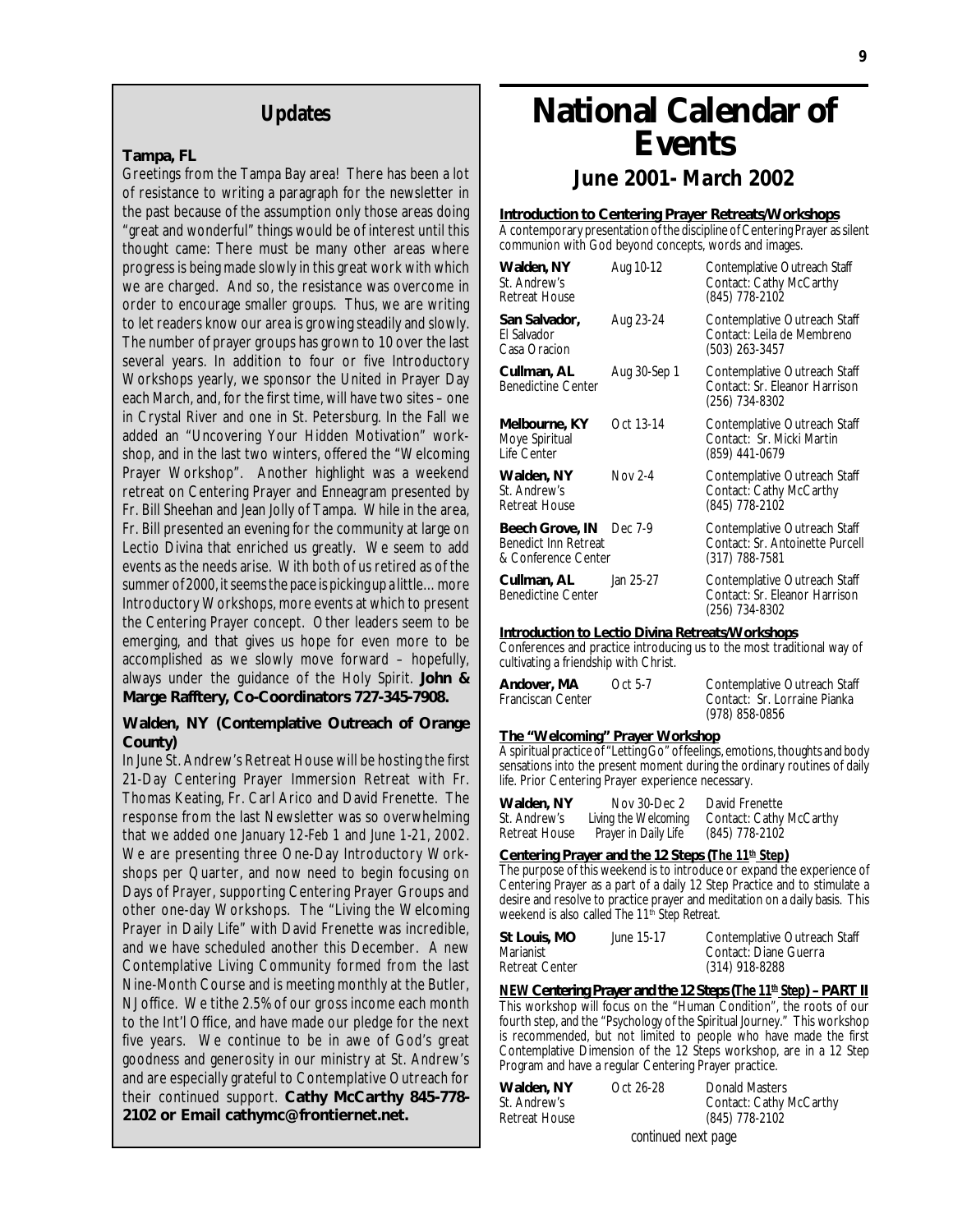## **National Calendar of Events**

**Continued from page 9**

#### **Centering Prayer Weekend Retreats**

Includes conferences renewing the Method of Centering Prayer and a moderate amount of Centering Prayer in common.

| Richmond, VA<br>Richmond Hill                                           | June 1-2<br><b>Retreat for Facilitators</b> | Susan Komis<br>Contact: April Swofford<br>(804) 783-7903                         |
|-------------------------------------------------------------------------|---------------------------------------------|----------------------------------------------------------------------------------|
| Manchester, NH June 1-2<br>Joseph House<br>Contemplative Retreat Center |                                             | Contemplative Outreach Staff<br>Contact: Sr. MaryAnne Laughlin<br>(603) 627-9493 |
| Houston, TX<br>Ruah Center at<br>Villa De Matel Convent                 | June 1-2                                    | Contemplative Outreach Staff<br>Contact: Janet Troy<br>$(713)$ 928-6053          |
| Seoul, Korea<br>Sang Ji<br>Retreat Center                               | June 12-16<br>4 Day                         | Contemplative Outreach Staff<br>Contact: Sr. Marie David<br>011-822-923-3547     |
| Manchester, NH<br>Joseph House<br>Contemplative Retreat Center          | June 8-9                                    | Contemplative Outreach Staff<br>Contact: Sr. MaryAnne Laughlin<br>(603) 627-9493 |
| Houston, TX<br>Ruah Center at<br>Villa De Matel Convent                 | June 13-14                                  | Contemplative Outreach Staff<br>Contact: Janet Troy<br>$(713)$ 928-6055          |
| Washington, DC June 15-17<br>Dayspring Retreat<br>Center                |                                             | Contemplative Outreach Staff<br>Contact: Carol Wilkenson<br>(301) 428-9348       |
| Manhasset, LI, NY June 22-24<br>St. Ignatius<br>Retreat House           |                                             | Contemplative Outreach Staff<br>Contact: George Gerardi<br>(516) 826-0552        |
| Waldoboro, ME<br>Wellspring                                             | June 28-Jul 1<br>4 Day                      | Contemplative Outreach Staff<br>Contact: Adele Millette<br>(207) 832-6263        |
| Houston, TX<br>Ruah Center at<br>Villa De Matel Convent                 | June 29-30                                  | Contemplative Outreach Staff<br>Contact: Janet Troy<br>$(713)$ 928-6055          |
| Frenchville, PA<br>Bethany<br>Retreat Center                            | July 12-15<br>4 Day                         | Contemplative Outreach Staff<br>Contact: Nicole Fedder<br>(814) 263-4855         |
| San Antonio, TX July 13-15<br>St. Mary's<br>University                  |                                             | Fr. Thomas Keating<br>Contact: Timothy Koock<br>$(210)$ 615-8291                 |
| Belton, TX<br>Cedarbrake                                                | Aug 3-5                                     | Contemplative Outreach Staff<br>Contact: Barbara Cook<br>$(512)$ 347-9673        |
| Dickinson, TX<br>Christian Renewal<br>Center                            | Aug 17-19                                   | Fr. Bill Sheehan<br>Contact: Retreat House<br>(281) 337-1312                     |
| Houston, TX<br>Ruah Center at<br>Villa De Matel Convent                 | Aug 31-Sep 1                                | Contemplative Outreach Staff<br>Contact: Janet Troy<br>$(713)$ 928-6055          |
| Seattle, WA<br>Rainbow Lodge                                            | Sep 7-8                                     | Fr. William Sheehan<br>Contact: Fr. William O'Hallahan<br>(206) 935-0358         |
| Walden, NY<br>St. Andrew's<br>Retreat House                             | Sep 7-9                                     | Contemplative Outreach Staff<br>Contact: Cathy McCarthy<br>(845) 778-2102        |
| Temecula, CA<br>Vina De                                                 | Sep 21-24<br>4 Day                          | Contemplative Outreach Staff<br>Contact: Martha Rodriguez                        |

Lestonnac (619) 226-6000

| Albuquerque, NM Sep 26-28<br>Spiritual<br>Renewal Center                    |                                        | Con<br>Con<br>(505    |
|-----------------------------------------------------------------------------|----------------------------------------|-----------------------|
| White Plains, NY                                                            | Sep 27-30<br>Facilitator's<br>Workshop | Con<br>Con<br>(914    |
| St. Louis, MO<br>Marianist<br><b>Retreat Center</b>                         | Sep 28-30                              | Fr. E<br>Con<br>(314) |
| Pacific City, OR<br>Nestueca Sanctuary                                      | Sep 30-Oct 1                           | Con<br>Con<br>(503)   |
| Houston, TX<br>Ruah Center at<br>Villa De Matel Convent                     | Oct 5-6                                | Con<br>Con<br>(713    |
| Walden, NY<br>St. Andrew's<br><b>Retreat House</b>                          | Oct 5-7                                | Sr. J<br>Con<br>(845  |
| St. Joseph, MN<br>St. Benedict's<br>Monastery & Retreat Center              | Oct 5-7                                | Con<br>Con<br>(320    |
| Frenchville, PA<br>Bethany<br>Retreat Center                                | Oct 5-7                                | Con<br>Con<br>(814)   |
| Nonson, Korea<br>Seton Center<br>for Spirituality                           | Oct 10-14                              | Con<br>Con<br>011-    |
| New Baltimore, PA Oct 12-14<br>St John the Baptist<br><b>Retreat Center</b> |                                        | Fr. N<br>Con<br>(814) |
| Winnipeg, MB<br>Canada<br>St. Benedict's Retreat House                      | Oct. 12-14                             | Con<br>Con<br>(204)   |
| Pusan, Korea<br>Pusan Center<br>for Spirituality                            | Oct 16-20<br>4 Day                     | Con<br>Con<br>011-    |
| Albany, NY<br>Dominican Spiritual The Power of Silence Con<br>Life Center   | Oct 19-21                              | Fr. C<br>(518)        |
| Boston, MA                                                                  | Oct 25-28                              | Con<br>Con<br>(617    |
| Richmond, VA<br><b>Richmond Hill</b>                                        | Oct 26-28                              | Fr. E<br>Con<br>(804) |
| Seattle, WA<br>Episcopal<br>Diocesan House                                  | Oct 26-28<br>Facilitator's<br>Workshop | Susa<br>Con<br>(206)  |
| Houston, TX<br>Ruah Center at<br><b>Villa De Matel Convent</b>              | Nov 2-3                                | Con<br>Con<br>(713    |
| Encino, CA<br><b>Holy Spirit</b><br><b>Retreat Center</b>                   | Nov 2-4                                | Con<br>Con<br>(818    |
| Brooklyn, MI<br>DeSales Center                                              | Nov 9-11                               | Con<br>Con            |

**Altemplative Outreach Staff** tact: Sr. Amata Dawson  $5)$  877-4211

**White Manual Staff** *Facilitator's* Contact: Tom Skinner *Workshop* (914) 328-0420

**Sill Fickel** tact: Diane Guerra 4) 918-8288

**Pacific Contreach Staff** tact: Gini Graham (503) 645-3448

**Hemplative Outreach Staff** htact: Janet Troy 8) 928-6055

uanita Morales tact: Cathy McCarthy 6) 778-2102

**Intemplative Outreach Staff** tact: Sr. Helene Mercier 0) 363-7114

**Frenchative Outreach Staff** tact: Nicole Fedder 4) 263-4855

**Romandative Outreach Staff** tact: Sr. Sylvia Kim for Spirituality 011-8241-733-2352

Aark Begly tact: Fr. Mark Begly 4) 733-2210

*Mech Staff* tact: Sr. Catherine Labinowich 4) 338-4601

**Publisher Outreach Staff** tact: Fr. Pyo for Spirituality 011-8235-384-9690

Carl Arico *The Seruce Gardiner* 3) 325-5546

> **Boston**<br>Both Cutreach Staff tact: Theresa Kim (617) 277-7455

**Rill Sheehan** Itact: April Swofford (804) 783-7903

**n Komis** Episcopal *Facilitator's* Contact: Mike Regis Diocesan House *Workshop* (206) 328-2318

templative Outreach Staff tact: Janet Troy 8) 928-6055

**Examplative Outreach Staff** tact: Sr. Linda Snow 8) 784-4515

**Remplative Outreach Staff** ntact: Margaret (517) 592-8218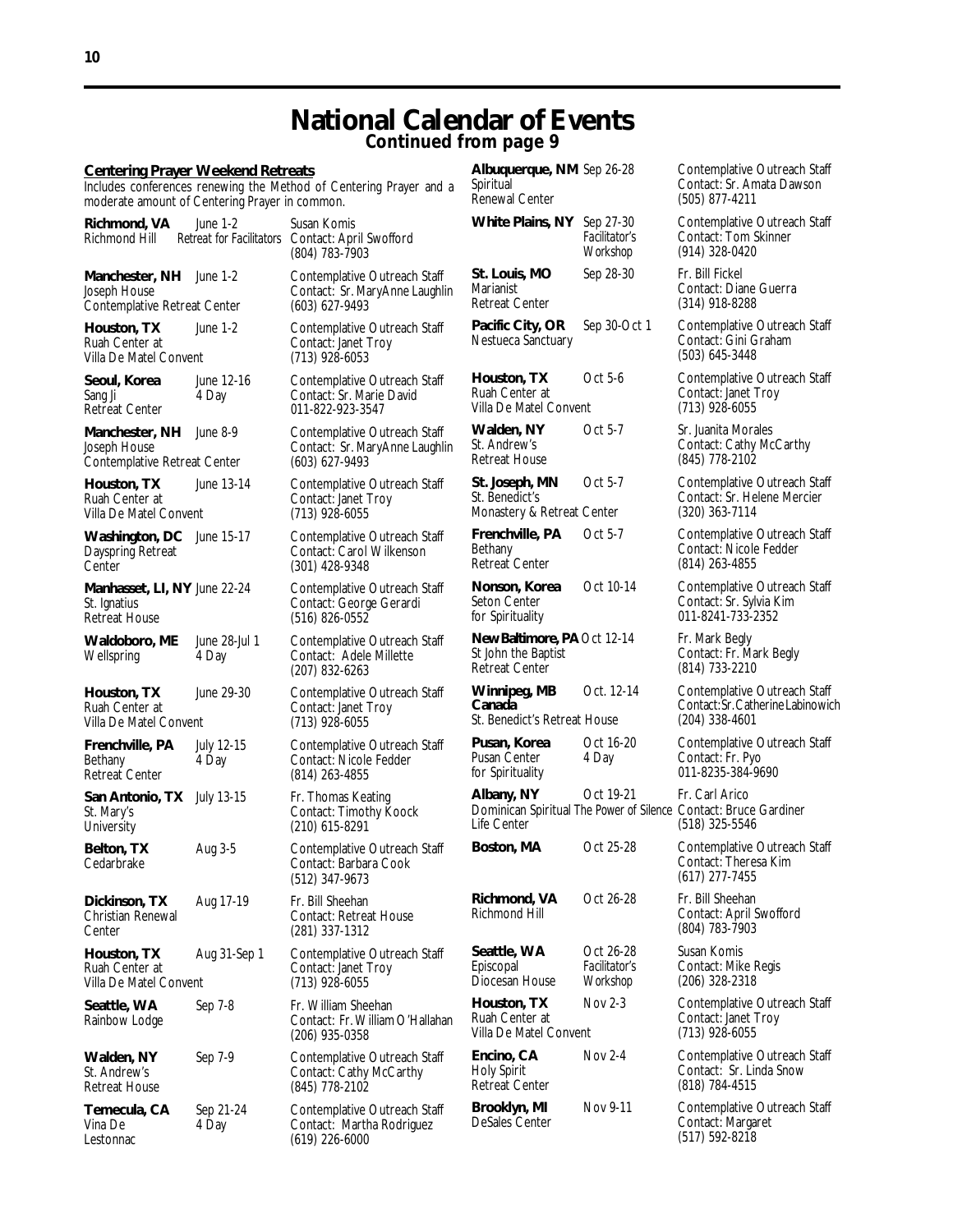| Sewanee, TN<br>St. Mary's<br>Retreat Center                    | Nov 11-13                          | Contemplative Outreach Sta<br>Contact: Carol Wray<br>$(615)$ 373-0613         |
|----------------------------------------------------------------|------------------------------------|-------------------------------------------------------------------------------|
| Frenchville, PA<br>Bethany<br>Retreat Center                   | Nov 16-18                          | Contemplative Outreach Sta<br>Contact: Nicole Fedder<br>(814) 263-4855        |
| Shuyler, NE<br>St. Benedict<br>Retreat Center                  | Nov 16-18                          | Contemplative Outreach Sta<br>Contact: Sharon Anderson<br>(402) 346-8429      |
| Cullman, AL<br>Benedictine Center                              | Nov 30-Dec 2                       | Contemplative Outreach Sta<br>Contact: Sr. Eleanor Harriso<br>(256) 734-8302  |
| Houston, TX<br>Ruah Center at<br>Villa De Matel Convent        | Nov 30-Dec 1                       | Contemplative Outreach Sta<br>Contact: Janet Troy<br>$(713)$ 928-6055         |
| St. Joseph, MN<br>St. Benedict's<br>Monastery & Retreat Center | Nov 30- Dec 2                      | Contemplative Outreach Sta<br>Contact: Sr. Helene Mercier<br>$(320)$ 363-7114 |
| Melbourne, KY<br>Moye Spiritual<br>Life Center                 | Nov 30-Dec 2                       | Contemplative Outreach Sta<br>Contact: Sr. Micki Martin<br>(859) 441-0679     |
| Houston, TX<br>Ruah Center at<br>Villa De Matel Convent        | Dec 14-15                          | Contemplative Outreach Sta<br>Contact: Janet Troy<br>$(713)$ 928-6055         |
| Walden, NY<br>St. Andrew's<br>Retreat House                    | Dec 14-16<br>Advent                | Contemplative Outreach Sta<br>Contact: Cathy McCarthy<br>(845) 778-2102       |
| Andover, MA<br>Franciscan Center                               | Dec 14-16                          | Contemplative Outreach Sta<br>Contact: Sr. Lorraine Pianka                    |
|                                                                |                                    | (978) 858-0856                                                                |
| Walden, NY<br>St. Andrew's<br><b>Retreat House</b>             | Dec 29-Jan 1<br>New Year's Retreat | Fr. Bill Sheehan<br>Contact: Cathy McCarthy<br>(845) 778-2102                 |
| Frenchville, PA<br>Bethany<br><b>Retreat Center</b>            | Jan 11-13                          | Contemplative Outreach Sta<br>Contact: Nicole Fedder<br>(814) 263-4855        |
| Rapid City, SD<br>St. Martin<br>Monastery                      | Jan 18-20                          | Contemplative Outreach Sta<br>Contact: Sr. Marmion<br>$(605)$ 343-2688        |
| Venice, FL                                                     | Jan 25-27                          | Fr. Carl Arico<br>Contact: Betty Zonia<br>(941) 484-9543                      |
| Frenchville, PA<br>Bethany<br><b>Retreat Center</b>            | Feb 15-17                          | Contemplative Outreach Sta<br>Contact: Nicole Fedder<br>(814) 263-4855        |
| Andover, MA<br>Franciscan Center                               | Feb 22-24                          | Contemplative Outreach Sta<br>Contact: Sr. Lorraine Pianka<br>(978) 858-0856  |
| Birmingham, AL Feb 22-24                                       |                                    | Fr. William Meninger<br>Contact: Caroline Humphrey<br>$(205)$ 979-1159        |
| Encino, CA<br>Holy Spirit<br>Retreat Center                    | Mar 1-3                            | Contemplative Outreach Sta<br>Contact: Sr. Linda Snow<br>(818) 784-4515       |
| St. Joseph, MN<br>St. Benedict's<br>Monastery & Retreat Center | Mar 1-3                            | Contemplative Outreach Sta<br>Contact: Sr. Helene Mercier<br>$(320)$ 363-7114 |

| Sewanee, TN<br>St. Mary's<br>Retreat Center                    | Nov 11-13                          | Contemplative Outreach Staff<br>Contact: Carol Wray<br>$(615)$ 373-0613         |
|----------------------------------------------------------------|------------------------------------|---------------------------------------------------------------------------------|
| Frenchville, PA<br>Bethany<br>Retreat Center                   | Nov 16-18                          | Contemplative Outreach Staff<br>Contact: Nicole Fedder<br>(814) 263-4855        |
| Shuyler, NE<br>St. Benedict<br>Retreat Center                  | Nov 16-18                          | Contemplative Outreach Staff<br>Contact: Sharon Anderson<br>(402) 346-8429      |
| Cullman, AL<br>Benedictine Center                              | Nov 30-Dec 2                       | Contemplative Outreach Staff<br>Contact: Sr. Eleanor Harrison<br>(256) 734-8302 |
| Houston, TX<br>Ruah Center at<br>Villa De Matel Convent        | Nov 30-Dec 1                       | Contemplative Outreach Staff<br>Contact: Janet Troy<br>$(713)$ 928-6055         |
| St. Joseph, MN<br>St. Benedict's<br>Monastery & Retreat Center | Nov 30- Dec 2                      | Contemplative Outreach Staff<br>Contact: Sr. Helene Mercier<br>(320) 363-7114   |
| Melbourne, KY<br>Moye Spiritual<br>Life Center                 | Nov 30-Dec 2                       | Contemplative Outreach Staff<br>Contact: Sr. Micki Martin<br>(859) 441-0679     |
| Houston, TX<br>Ruah Center at<br>Villa De Matel Convent        | Dec 14-15                          | Contemplative Outreach Staff<br>Contact: Janet Troy<br>(713) 928-6055           |
| Walden, NY<br>St. Andrew's<br>Retreat House                    | Dec 14-16<br>Advent                | Contemplative Outreach Staff<br>Contact: Cathy McCarthy<br>(845) 778-2102       |
| Andover, MA<br>Franciscan Center                               | Dec 14-16                          | Contemplative Outreach Staff<br>Contact: Sr. Lorraine Pianka<br>(978) 858-0856  |
| Walden, NY<br>St. Andrew's<br>Retreat House                    | Dec 29-Jan 1<br>New Year's Retreat | Fr. Bill Sheehan<br>Contact: Cathy McCarthy<br>(845) 778-2102                   |
| Frenchville, PA<br>Bethany<br>Retreat Center                   | Jan 11-13                          | Contemplative Outreach Staff<br>Contact: Nicole Fedder<br>(814) 263-4855        |
| Rapid City, SD<br>St. Martin<br>Monastery                      | Jan 18-20                          | Contemplative Outreach Staff<br>Contact: Sr. Marmion<br>$(605)$ 343-2688        |
| Venice, FL                                                     | Jan 25-27                          | Fr. Carl Arico<br>Contact: Betty Zonia<br>(941) 484-9543                        |
| Frenchville, PA<br>Bethany<br>Retreat Center                   | Feb 15-17                          | Contemplative Outreach Staff<br>Contact: Nicole Fedder<br>(814) 263-4855        |
| Andover, MA<br>Franciscan Center                               | Feb 22-24                          | Contemplative Outreach Staff<br>Contact: Sr. Lorraine Pianka<br>(978) 858-0856  |
| Birmingham, AL Feb 22-24                                       |                                    | Fr. William Meninger<br>Contact: Caroline Humphreys<br>(205) 979-1159           |
| Encino, CA<br>Holy Spirit<br>Retreat Center                    | Mar 1-3                            | Contemplative Outreach Staff<br>Contact: Sr. Linda Snow<br>(818) 784-4515       |
| St. Joseph, MN<br>St. Benedict's<br>Monastery & Retreat Center | Mar 1-3                            | Contemplative Outreach Staff<br>Contact: Sr. Helene Mercier<br>(320) 363-7114   |
| Seattle, WA<br>St. Thomas Church                               | Mar 1-3                            | Fr. Thomas Keating<br>Contact: Barbara Huston<br>(206) 282-9076                 |

| Waldoboro, ME<br>Wellspring                                                                                | Mar 2-4                            | Contemplative Outreach Staff<br>Contact: Adele Millette<br>(207) 832-6263                                                                                                                                                                            |
|------------------------------------------------------------------------------------------------------------|------------------------------------|------------------------------------------------------------------------------------------------------------------------------------------------------------------------------------------------------------------------------------------------------|
| Immaculata, PA<br>Villa Maria<br>Spirituality Center                                                       | Mar 8-10                           | Contemplative Outreach Staff<br>Contact: Sr. Margaret Gradl<br>(610)644-1152 or 647-6630                                                                                                                                                             |
| <b>Holy Week Retreat</b><br>Walden, NY<br>St. Andrew's<br><b>Retreat House</b>                             | March 27-31                        | Fr. Carl Arico<br>Contact: Cathy McCarthy<br>(845) 778-2102                                                                                                                                                                                          |
| <b>NEW Centering Prayer Immersion Retreat</b><br>Walden, NY<br>St. Andrew's<br>Retreat House               | <b>June 2-22</b><br>$(21$ Day)     | Fr. Keating, Fr. Arico, David Frenette<br>Contact: Cathy McCarthy<br>(845) 778-2102                                                                                                                                                                  |
| Walden, NY<br>St. Andrew's<br><b>Retreat House</b>                                                         | Jan 12-Feb 1<br>$(21 \text{ Day})$ | Fr. Keating, Gail F. Hopler<br>Contact: Cathy McCarthy<br>(845) 778-2102                                                                                                                                                                             |
| <b>NEW 30 Day Retreat</b><br>Alta, WY<br>Alta Retreat                                                      | <b>July 1-28</b>                   | Fr. O'Loghlen, Fr. Nagy, Ms<br>Dwyer & Rev. Casey-Martus<br>Contact: Rev. Sandy Casey-Martus                                                                                                                                                         |
| Center<br><b>Intensive Centering Prayer Retreats</b><br>Thomas Keating. May be modified from 5 to 10 days. |                                    | (307) 353-8100<br>Provides an opportunity to immerse participants in the practice of Center-<br>ing Prayer as taught by Contemplative Outreach. The 10 Day Intensive<br>features Parts I, II, III of the "Spiritual Journey" Videotape Series by Fr. |
| <b>5 Day Intensive Retreats</b><br>Wichita, KS<br>Spiritual Life<br>Center                                 | <b>July 15-20</b>                  | Contemplative Outreach Staff<br>Contact: Fr. Gerry Pecht<br>(316) 744-0167                                                                                                                                                                           |
| New Baltimore, PA July 20-25<br>St John the Baptist<br><b>Retreat Center</b>                               |                                    | Fr. Mark Begly<br>Contact: Fr. Mark Begly<br>(814) 733-2210                                                                                                                                                                                          |
| St. Paul, MN<br><b>Benedictine Center</b>                                                                  | July 27-Aug 1                      | Contemplative Outreach Staff<br>Contact: Sr. Virginia Matter<br>(651) 777-7251                                                                                                                                                                       |
| Waldoboro, ME<br>Wellspring                                                                                | Sept 1-5                           | Contemplative Outreach Staff<br>Contact: Adele Millette<br>(207) 832-6263                                                                                                                                                                            |
| Waldoboro, ME<br>Wellspring                                                                                | Nov 1-5                            | Contemplative Outreach Staff<br>Contact: Adele Millette<br>(207) 832-6263                                                                                                                                                                            |
| Rapid City, SD<br>St. Martin<br>Monastery                                                                  | Jan 20-24                          | Contemplative Outreach Staff<br>Contact: Sr. Marmion<br>(605) 343-2688                                                                                                                                                                               |
| 6-7-8-9 Day Intensive Retreats<br>Alta, WY<br>Alta Retreat<br>Center                                       | <b>June 3-9</b><br>7 Day           | Contemplative Outreach Staff<br>Contact: Rev. Sandra Casey-Martus<br>(307) 353-8100                                                                                                                                                                  |
| Villa Maria, PA<br>Villa Maria<br>Retreat House                                                            | June 10-17<br>8 Day                | Fr. Bill Fickel<br>Contact: Kay Powers<br>(216) 932-8911                                                                                                                                                                                             |
| Belton, TX<br>Cedarbrake                                                                                   | June 15-21<br>7 Day                | Contemplative Outreach Staff<br>Contact: Marty<br>(512) 347-9673                                                                                                                                                                                     |
| Encino, CA<br><b>Holy Spirit</b><br><b>Retreat Center</b>                                                  | June 17-24<br>8 Day                | Contemplative Outreach Staff<br>Contact: Sr. Linda Snow<br>(818) 784-4515                                                                                                                                                                            |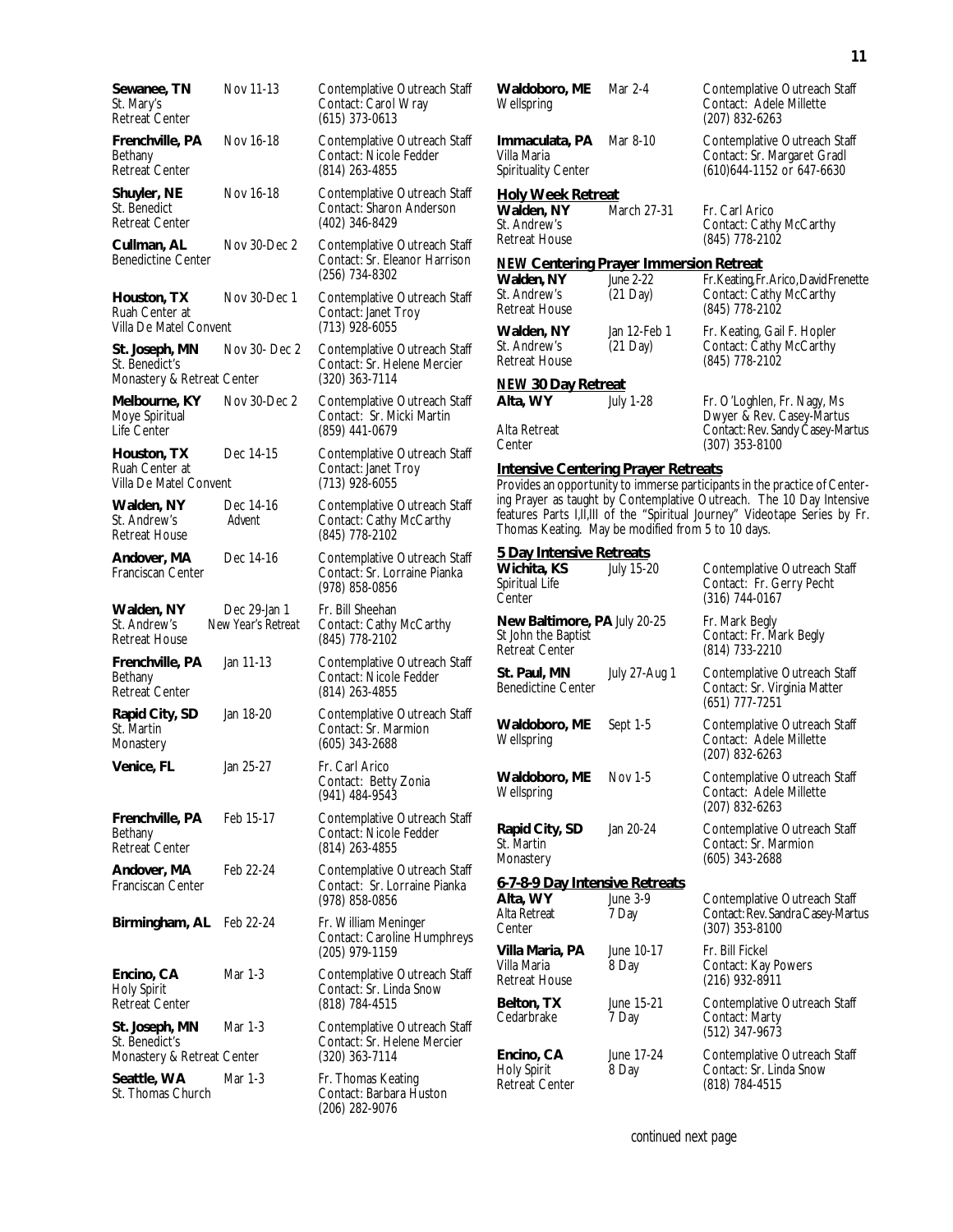### **National Calendar of Events** Continued from page 11

| Honolulu, HI<br>St. Anthony<br>Retreat Center                                                      | June 18-25<br>8 Day     | Contemplative Outreach Staff<br>Contact: Sr. Kathrine Theiler<br>$(808)$ 988-6540         |
|----------------------------------------------------------------------------------------------------|-------------------------|-------------------------------------------------------------------------------------------|
| Immaculata, PA<br>Villa Maria<br>Spirituality Center                                               | June 26-July 4<br>8 Day | Contemplative Outreach Staff<br>Contact: Sr. Margaret Gradl<br>(610) 644-1152 or 647-6630 |
| Winnipeg, MB<br>Canada<br>St. Benedict's                                                           | July 6-13<br>8 Day      | Contemplative Outreach Staff<br>Contact: Sr. Catherine Labinowid<br>(204) 338-4601        |
| Andover, MA<br>Franciscan Center                                                                   | Aug 11-17<br>7 Day      | Contemplative Outreach Staff<br>Contact: Sr. Lorraine Pianka<br>(978) 858-0856            |
| Alta, WY<br>Alta Retreat<br>Center                                                                 | Aug 19-25<br>7 Day      | Contemplative Outreach Staff<br>Contact: Rev. Sandra Casey-Mart<br>$(307)$ 353-8100       |
| Holy Trinity, AL<br><b>Holy Trinity Shrine</b><br>Retreat Center                                   | Aug 21-28<br>8 Day      | Fr. Bill Fickel<br>Contact: Sr. Gerry Whelan<br>$(334)$ 855-4474                          |
| Alta, WY<br>Alta Retreat<br>Center                                                                 | Sep 16-22<br>7 Day      | Contemplative Outreach Staff<br>Contact: Rev. Sandra Casey-Mart<br>$(307)$ 353-8100       |
| Alta, WY<br>Alta Retreat<br>Center                                                                 | Oct 21-27<br>7 Day      | Contemplative Outreach Staff<br>Contact: Rev. Sandra Casey-Marti<br>$(307)$ 353-8100      |
| Sewanee, TN<br>St. Mary's<br>Retreat Center                                                        | Jan 6-13<br>8 Day       | Contemplative Outreach Staff<br>Contact: Carol Wray<br>$(615)$ 373-0613                   |
| Walden, NY<br>St. Andrew's<br>Retreat House                                                        | Feb 19-24<br>6 Day      | Contemplative Outreach Staff<br>Contact: Cathy McCarthy<br>(845) 778-2102                 |
| 10 Day Intensive Retreats<br>Snowmass, CO<br>(full: waiting list only)<br>St. Benedict's Monastery | June 12-21              | Contemplative Outreach Staff<br>Contact: Pat Johnson<br>$(970)$ 963-3964                  |
| Boynton Beach, FL June 15-24<br>St. Vincent de Paul<br>Seminary                                    |                         | Contemplative Outreach Staff<br>Contact: Barbara Reitberg<br>$(305)$ 386-7507             |
| St. Joseph, MN<br>St. Benedict's<br>Monastery & Retreat Center                                     | June 22-July 1          | Contemplative Outreach Staff<br>Contact: Sr. Helene Mercier<br>(320) 363-7114             |
| Immaculata, PA June 26-July 5<br>Villa Maria<br>Spirituality Center                                |                         | Fr. Carl Arico<br>Contact: Sr. Margaret Gradl<br>(610) 644-1152 or 647-6630               |
| Cullman, AL<br>Benedictine Center                                                                  | <b>July 2-11</b>        | Fr. Bill Fickel<br>Contact: Sr. Mary McGehee<br>(256) 736-5820                            |
| Greensburg, PA<br>St. Emma's<br>Monastery                                                          | <b>July 3-12</b>        | Contemplative Outreach Staff<br>Contact: Pat Johnson<br>(970) 963-3964                    |
| Ferdinand, IN<br>Kordes Retreat<br>Center                                                          | July 6-15               | Contemplative Outreach Staff<br>Contact: Kristine Harpeneau<br>(800) 880-2777             |
| Frankfort, IL<br>Portiuncula                                                                       | July 18-27              | Contemplative Outreach Staff<br>Contact: Sr. Benita Jasurda                               |

Center for Prayer

Contact: Sr. Lorraine Pianka (978) 858-0856 **Contemplative Outreach Staff** Contact: Rev. Sandra Casey-Martu (307) 353-8100 **Fr. Bill Fickel** Contact: Sr. Gerry Whelan (334) 855-4474 **Contemplative Outreach Staff** Contact: Rev. Sandra Casey-Martus (307) 353-8100 **Contemplative Outreach Staff** Contact: Rev. Sandra Casey-Martu (307) 353-8100 **Contemplative Outreach Staff** Contact: Carol Wray (615) 373-0613 **Contemplative Outreach Staff** Contact: Cathy McCarthy (845) 778-2102 **Contemplative Outreach Staff** Contact: Pat Johnson (970) 963-3964 **Bootemplative Outreach Staff** Contact: Barbara Reitberg (305) 386-7507 y 1 Contemplative Outreach Staff Contact: Sr. Helene Mercier (320) 363-7114 **Immaculation** Fr. Carl Arico Contact: Sr. Margaret Gradl (610) 644-1152 or 647-6630 **Fr. Bill Fickel** Contact: Sr. Mary McGehee (256) 736-5820 **Contemplative Outreach Staff** Contact: Pat Johnson (970) 963-3964 **Contemplative Outreach Staff** Contact: Kristine Harpeneau (800) 880-2777 **Contemplative Outreach Staff** Contact: Sr. Benita Jasurda<br>(630) 969-7040

| Contemplative Outreach Staff<br>Contact: Sr. Kathrine Theiler<br>(808) 988-6540               | St Louis, MO<br>II Ritiro<br>Retreat Center                                                                                                                                                  | July 20-29                           | Fr. Bill Sheehan<br>Contact: Diane Guerra<br>$(314)$ 918-8288                                                                                          |
|-----------------------------------------------------------------------------------------------|----------------------------------------------------------------------------------------------------------------------------------------------------------------------------------------------|--------------------------------------|--------------------------------------------------------------------------------------------------------------------------------------------------------|
| Contemplative Outreach Staff<br>Contact: Sr. Margaret Gradl<br>(610) 644-1152 or 647-6630     | Ponchatoula, LA<br>July 27-Aug 5<br>Spirit Life<br>Center                                                                                                                                    |                                      | Contemplative Outreach Staff<br><b>Contact: Daniel DeMers</b><br>(504) 394-1795                                                                        |
| Contemplative Outreach Staff<br>Contact: Sr. Catherine Labinowich<br>(204) 338-4601           | Richmond, VA<br>Richmond Hill                                                                                                                                                                | Aug 10-19                            | Contemplative Outreach Staff<br>Contact: April Swofford<br>(804) 783-7903                                                                              |
| Contemplative Outreach Staff<br>Contact: Sr. Lorraine Pianka<br>(978) 858-0856                | Walden, NY<br>St. Andrew's<br><b>Retreat House</b>                                                                                                                                           | Aug 24-Sep 2                         | Fr. Bill Sheehan<br>Contact: Cathy McCarthy<br>(845) 778-2102                                                                                          |
| Contemplative Outreach Staff<br>Contact: Rev. Sandra Casey-Martus<br>$(307)$ 353-8100         | Snowmass, CO<br>(full: waiting list only)<br>St. Benedict's Monastery                                                                                                                        | Oct 9-18                             | Contemplative Outreach Staff<br>Contact: Pat Johnson<br>$(970)$ 963-3964                                                                               |
| Fr. Bill Fickel<br>Contact: Sr. Gerry Whelan<br>$(334)$ 855-4474                              | Snowmass, CO<br>(Open)<br>St. Benedict's Monastery                                                                                                                                           | Jan 8-17                             | Contemplative Outreach Staff<br>Contact: Pat Johnson<br>(970) 963-3964                                                                                 |
| Contemplative Outreach Staff<br>Contact: Rev. Sandra Casey-Martus<br>$(307)$ 353-8100         | Temecula, CA<br>Vina De<br>Lestonnac                                                                                                                                                         | March 4-13                           | Contemplative Outreach Staff<br>Contact: Martha Rodriguez<br>$(619)$ 226-6000                                                                          |
|                                                                                               | <b>Advanced Centering Prayer Retreats</b><br>Provides an opportunity to deepen the practice of Centering Prayer in an<br>Atmosphere of silence and community support. The Advanced Intensive |                                      |                                                                                                                                                        |
| Contemplative Outreach Staff<br>Contact: Rev. Sandra Casey-Martus<br>$(307)$ 353-8100         |                                                                                                                                                                                              |                                      |                                                                                                                                                        |
| Contemplative Outreach Staff<br>Contact: Carol Wray<br>$(615)$ 373-0613                       | be 5, 8, 9 or 10 day.                                                                                                                                                                        |                                      | usually features Part IV of the "Spiritual Journey" Videotape series by Fr.<br>Thomas Keating. Prior Centering Prayer Retreat experience required. May |
| Contemplative Outreach Staff<br>Contact: Cathy McCarthy<br>(845) 778-2102                     | 5, 8, 9, 10 Day Advanced Retreats<br>Villa Maria, PA<br>Villa Maria<br><b>Retreat House</b>                                                                                                  | June 10-17<br>8 Day                  | Fr. Bill Fickel<br>Contact: Kay Powers<br>$(216)$ 932-8911                                                                                             |
| Contemplative Outreach Staff<br>Contact: Pat Johnson                                          | Frenchville, PA<br>Bethany Retreat<br>Center                                                                                                                                                 | June 23-Jul 1<br>9 Day               | Contemplative Outreach Staff<br>Contact: Nicole Fedder<br>$(814)$ 263-4855                                                                             |
| (970) 963-3964<br>Contemplative Outreach Staff<br>Contact: Barbara Reitberg<br>(305) 386-7507 | Ferdinand, IN<br>Kordes Retreat<br>Center                                                                                                                                                    | July 6-15<br>10 Day                  | Contemplative Outreach Staff<br>Contact: Kristine Harpenau<br>(800) 880-2777                                                                           |
| Contemplative Outreach Staff<br>Contact: Sr. Helene Mercier<br>$(320)$ 363-7114               | Belton, TX<br>Cedarbrake                                                                                                                                                                     | Sept 26-30<br>5 Day<br>Lectio Divina | Contemplative Outreach Staff<br>Contact: Barbara Cook<br>$(512)$ 347-9673                                                                              |

solitude and silence in community. Prior Centering Prayer Retreat experience necessary. May be 5, 6, 7, 8, 9 or 10 day.

#### **5-6-7-8-9 Day Post Intensives**

| $3 - 0 - 1 - 0 - 7$ Day FUST INTERSIVES              |                               |                                                                                  |  |
|------------------------------------------------------|-------------------------------|----------------------------------------------------------------------------------|--|
| Sewanee, TN<br>St. Mary's<br><b>Retreat Center</b>   | June 10-17<br>8 Day           | Contemplative Outreach Staff<br>Contact: Carol Wray<br>$(615)$ 373-0613          |  |
| Belton, TX<br>Cedarbrake                             | June 15-21<br>7 Day           | Contemplative Outreach Staff<br>Contact: Barbara Cook<br>(512) 347-9673          |  |
| Alta, WY<br>Alta 7 Day<br><b>Retreat Center</b>      | June 17-23<br>Contact:        | Contemplative Outreach Staff<br>Rev. Sandra Casey-Martus<br>(307) 353-8100       |  |
| Honolulu, HI<br>St. Anthony<br><b>Retreat Center</b> | <b>July 31-Aug 7</b><br>8 Day | Contemplative Outreach Staff<br>Contact: Sr. Katherine Theiler<br>(808) 988-6540 |  |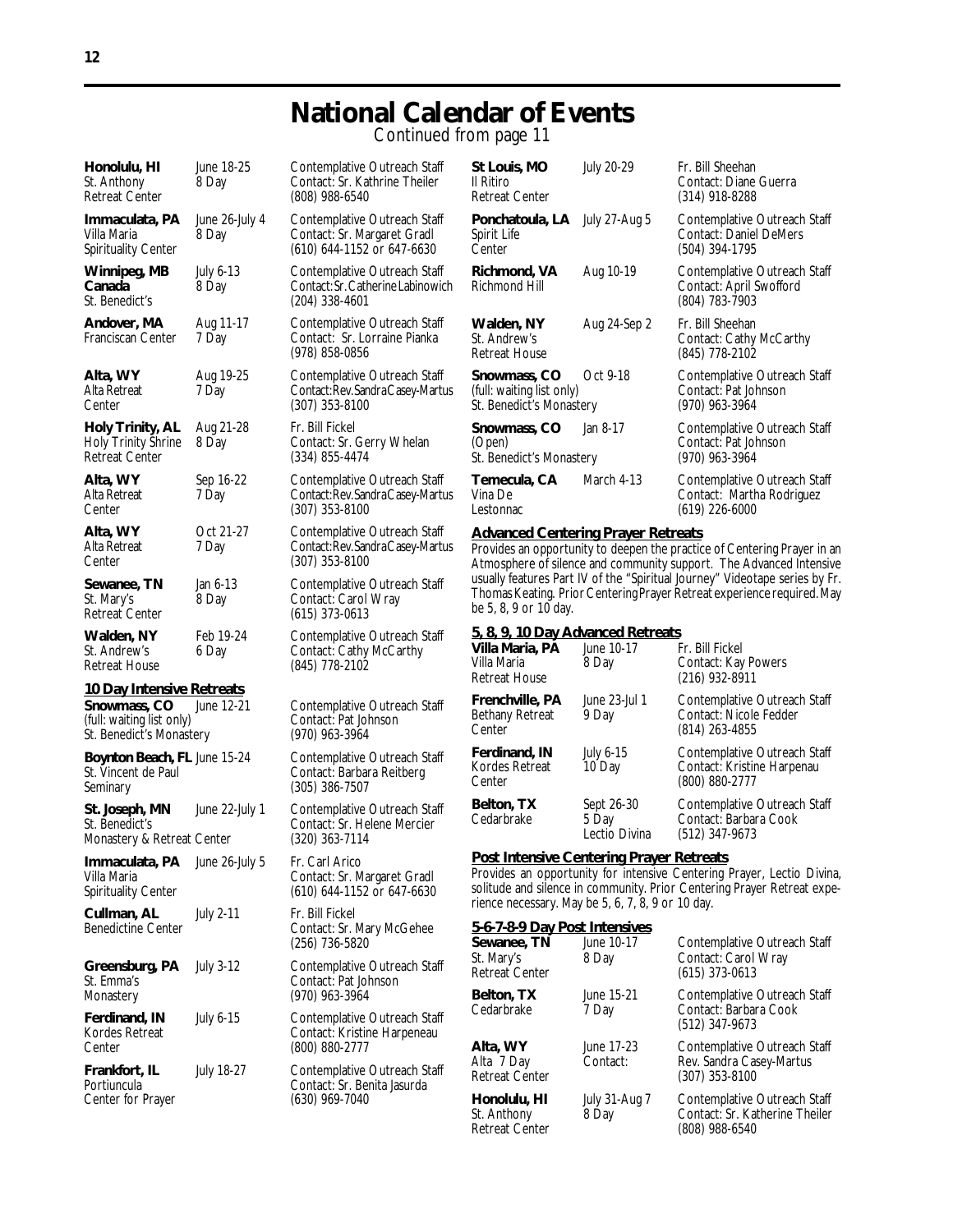| Liverpool, UK                                                               | Aug 9-17<br>9 Day  | Contemplative Outreach Staff<br>Contact: Mrs. Elizabeth Smith<br>011-44-1772-629520 |
|-----------------------------------------------------------------------------|--------------------|-------------------------------------------------------------------------------------|
| Snowmass, CO<br>(full: waiting list only) 8 Day<br>St. Benedict's Monastery | Nov 2-9            | Contemplative Outreach Staff<br>Contact: Pat Johnson<br>(970) 963-3964              |
| Alta, WY<br>Alta<br><b>Retreat Center</b>                                   | Nov 11-17<br>7 Day | Contemplative Outreach Staff<br>Contact: Rev. Sandra Casey-Martus<br>(307) 353-8100 |
| Walden, NY<br>St. Andrew's<br><b>Retreat House</b>                          | Feb 19-24<br>6 day | Contemplative Outreach Staff<br>Contact: Cathy McCarthy<br>(845) 778-2102           |
| <b>IO Day Post Intensives</b>                                               |                    |                                                                                     |
| Boynton Beach, FL June 15-24<br>St. Vincent de Paul<br>Seminary             |                    | Contemplative Outreach Staff<br>Contact Barbara Reitberg<br>(305) 386-7507          |
| Cullman, AL<br><b>Benedictine Center</b>                                    | <b>July 2-11</b>   | Fr. Bill Fickel<br>Contact: Sr. Mary McGehee<br>(256) 736-5820                      |
| Ferdinand, IN<br>Kordes Retreat<br>Center                                   | July 6-15          | Contemplative Outreach Staff<br>Contact: Kristine Harpenan<br>(800) 880-2777        |
| St Louis, MO<br>Il Ritiro<br>Retreat Center                                 | July 20-29         | Fr. Bill Sheehan<br>Contact: Diane Guerra<br>$(314)$ 918-8288                       |
| Frenchville, PA<br>Bethany Retreat<br>Center                                | July 28-Aug 7      | Contemplative Outreach Staff<br>Contact: Nicole Fedder<br>(814) 263-4855            |
| Snowmass, CO<br>(full: waiting list only)<br>St. Benedict's Monastery       | Aug 7-16           | Contemplative Outreach Staff<br>Contact: Pat Johnson<br>(970) 963-3964              |
| Loyola Hall,<br>Merseyside, England                                         | Aug 9-18           | Contemplative Outreach Staff<br>Contact: Mrs. S. Jones<br>011-44-114-288-6885       |
| Richmond, VA<br><b>Richmond Hill</b>                                        | Aug 10-19          | Contemplative Outreach Staff<br>Contact: April Swofford<br>(804) 783-7903           |
| New Windsor, NY Aug 10-19<br><b>Presentation Center</b>                     |                    | Fr. Carl Arico<br>Contact: Cathy McCarthy<br>(845) 778-2102                         |
| Brooklyn, MI<br>DeSales Center                                              | Aug 20-29          | Contemplative Outreach Staff<br>Contact: Pat Johnson<br>(970) 963-3964              |
| Walden, NY<br>St. Andrew's<br><b>Retreat House</b>                          | Aug 24-Sept 2      | Fr. Bill Sheehan<br>Contact: Cathy McCarthy<br>(845) 778-2102                       |
| Snowmass, CO<br>(full: waiting list only)<br>St. Benedict's Monastery       | Sep 11-20          | Contemplative Outreach Staff<br>Contact: Pat Johnson<br>(970) 963-3964              |
| Snowmass, CO<br>(full: waiting list only)<br>St. Benedict's Monastery       | Dec 4-13           | Contemplative Outreach Staff<br>Contact: Pat Johnson<br>(970) 963-3964              |
| Amarillo, TX<br><b>Bishop DeFalco</b><br><b>Retreat Center</b>              | March 5-14         | Contemplative Outreach Staff<br>Contact: Pat Johnson<br>(970) 963-3964              |

#### **Formation for Contemplative Outreach Service**

Provides training and practice in interiorizing and communicating the essential elements of an Introductory Workshop on Centering Prayer, as well as an opportunity to look at our own Centering Prayer practice in light of the Essentials. Prerequisites are prior attendance at a 10 Day Intensive Retreat and the daily practice of Centering Prayer. The Course includes Centering Prayer and presentations by the staff and participants.

| Seoul, Korea<br>Sang Ji<br><b>Retreat Center</b>                                       | June 5-10      | Contemplative Outreach Staff<br>Contact: Sr. Marie David Choi<br>011-822-923-3547                         |
|----------------------------------------------------------------------------------------|----------------|-----------------------------------------------------------------------------------------------------------|
| Richmond, VA<br><b>Richmond Hill</b>                                                   | June 25-July 1 | <b>Theresa Saulnier</b><br>Contact: April Swofford<br>(804) 783-7903                                      |
| Alta, WY<br>Alta Retreat<br>Center                                                     | June 17-23     | Contemplative Outreach Faculty<br>Contact: Rev. Sandra Casey-Martus<br>(307) 353-8100                     |
| Milwaukee, WI<br>St. Francis<br><b>Retreat Center</b>                                  | July 13-19     | Contemplative Outreach Faculty<br>Contact: Madeline Soo<br>(414) 961-2610                                 |
| Pittsburgh, PA<br><b>Tabor House</b>                                                   | Sep 21-25      | Contemplative Outreach Faculty<br>Contact: Jeane Kish<br>(412) 279-9505                                   |
| Manhasset, LI, NY Oct 28-May 19<br>of Grace Center                                     |                | Contemplative Outreach Faculty<br>Our Lady 6 monthly 1-day sessions Contact: Anne Mazza<br>(516) 794-8233 |
| <b>Snowmass, CO</b> Nov 13-20<br>(full: waiting list only)<br>St. Benedict's Monastery |                | Contemplative Outreach Faculty<br>Contact: Pat Johnson<br>(970) 963-3964                                  |
|                                                                                        |                |                                                                                                           |

#### **Parish Missions/Retreats -Fr. Carl Arico**

|                | Contact: International Office Butler, NJ (973) 838-3384 |
|----------------|---------------------------------------------------------|
| Sep 29 - Oct 2 | Parish Mission – Little Flower, Berkeley Heights, NJ    |
| Nov 3 - 6      | Parish Mission - Holy Spirit Byzantine, Parma, OH       |
| Dec 8 – 11     | Parish Mission - IHM, Scotch Plains, NJ                 |

#### **Nine Month Course: The Practice of Contemplative Living**

An ongoing process of formation enabling participants to create their own unique contemplative lifestyle in the contemporary world. Commitment is one weekend a month for nine months. Prayer, contemplative living and the integration of contemplation and activity are cultivated; the process is aided by the development of relational prayer through contemplative prayer practices. For information contact New York - Cathy McCarthy, 845-778-2102;

South Florida – Barbara Rietberg, 305-386-7507 Winter Park, Florida – Jacquie Brinkman, 888-321-5610 Denver, Colorado – Rose Meyler, 303-863-0932

#### **The Living Flame**

A national program on contemplative issues, designed to heighten the awareness of the dynamic of Centering Prayer in the context of the Spiritual Journey, offering guidance and intelligibility needed to stay faithful to the practice. It is an opportunity to receive and share conceptual background at a deeper level, a well as experiential insight, thus building a faith community committed to the Centering Prayer practice. Meets one Saturday a month during seven consecutive months. For information, contact Monica Freeman (504) 924-3812.

**Contemplative Outreach Ltd. Study Program In The Christian Contemplative Tradition** - The twelve week course is divided into two parts and covers contemporary expressions of the Christian contemplative tradition and then reaches back, during the last six weeks to the beginnings of the systematic practice of contemplative prayer among the desert monks of Syria, Egypt and Palestine. Objectives of this course include facilitating a deeper understanding of the depth and richness of the Christian contemplative tradition and the chance to engage the study material beyond the intellectual level in order to find the living tradition as we personally interact with it in our everyday lives. For more information, call Bonnie Shimizu (970) 927-3858 or email – bjs@rof.net.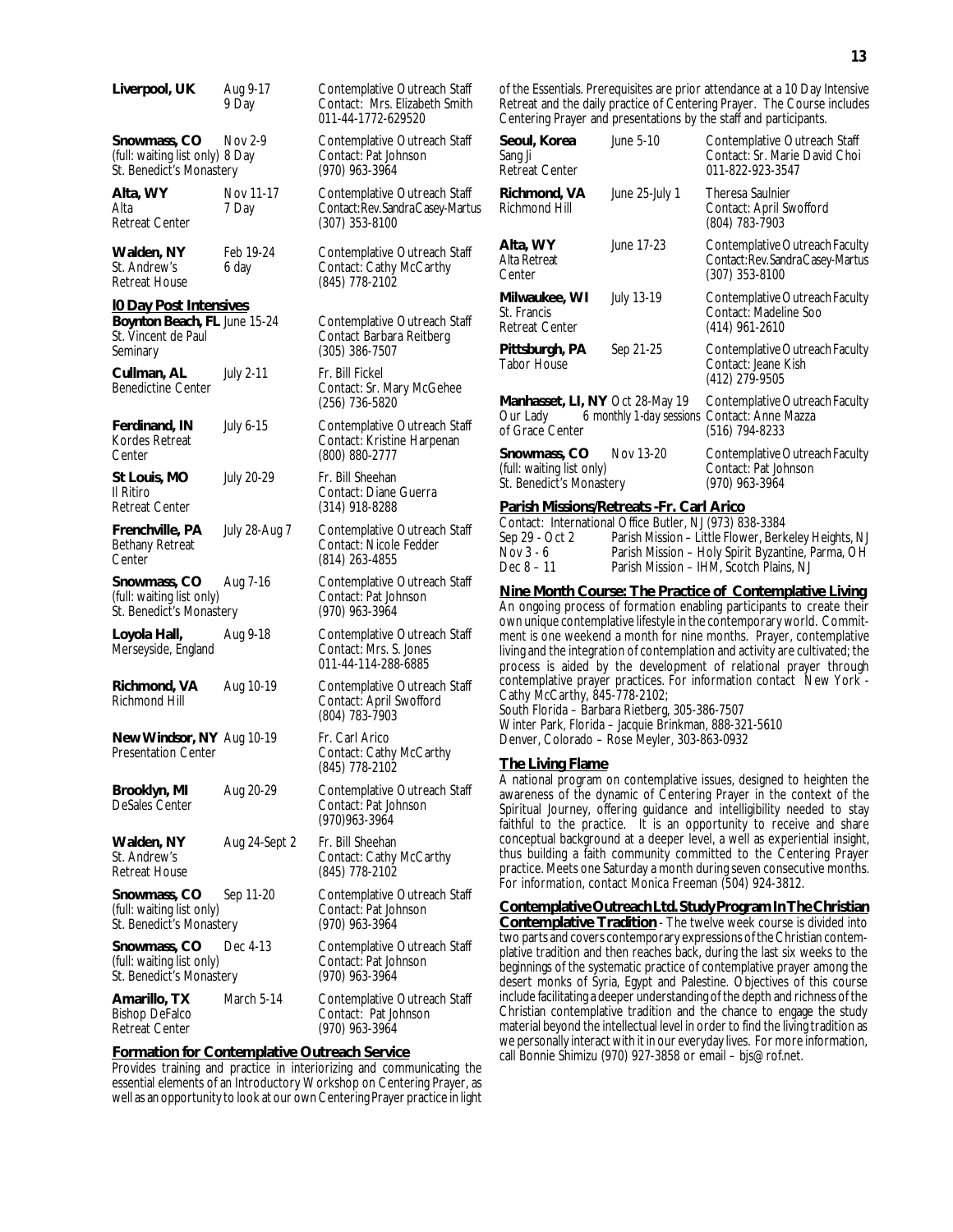## **C.O. Area/Regional Contacts United States**

| AL.     | Birmingham           | Aloy             |
|---------|----------------------|------------------|
| AL      | Birmingham           | Carc             |
| AL      | Cullman              | Sr. M            |
| AR      | North Little Rock    | R. Sc            |
| AΖ      | Scottsdale           | Deni             |
| AΖ      | Tempe                | Jeane            |
| AΖ      | Tucson               | Franl            |
| СA      | Encino               | Sr. Li           |
|         |                      |                  |
| CА      | Encino               | Carc             |
| CА      | Eureka               | Ken              |
| CА      | Hermosa Beach        | Tom              |
| CА      | Hermosa Beach        | Rev.             |
| CA      | LaVerne              | Fr. M            |
| CА      | Long Beach           | Barb             |
| CА      | Los Angeles          | Sr. C            |
| CА      | Pleasanton           | Richa            |
| CА      | Sacramento           | Liber            |
| CA      | San Diego            | Fr. Ju           |
| CА      | San Francisco        | Mary             |
| CА      | San Francisco        | Mark             |
|         |                      | Rev.             |
| CА      | San Gabriel          |                  |
| CА      | San Jose             | Jean             |
| $\circ$ | Breckenridge         | Jim E            |
| CO      | Boulder              | Barb             |
| cо      | Carbondale           | Patri            |
| со      | Clifton              | Pat E            |
| со      | Colorado Springs     | Davi             |
| $\circ$ | Colorado Springs     | Sr. M            |
| cо      | Denver               | Rev.             |
| cо      | Denver               | Sr. B(           |
| cо      | Denver               | John             |
| cо      | Fort Collins         | Laur             |
| cо      | Fort Collins         | Rose             |
| cо      |                      |                  |
|         | Montrose             | Nick             |
| cо      | Snowmass             | Bonr             |
| $c\tau$ | Greenwich            | Pat (            |
| CТ      | Weston               | Rayn             |
| DС      | Washington           | Janet            |
| FL      | Anna Maria           | <b>Robe</b>      |
| FL      | Boynton Beach        | Mar <sub>)</sub> |
| FL      | <b>Boynton Beach</b> | Zoila            |
| FL      | <b>Bradenton</b>     | Janet            |
| FL      | Cocoa                | Adal             |
| FL      | Miami                | Barb             |
| FL      | So.Miami (Hispanic)  | Carr             |
| FL      | Mount Dora           | Hele             |
| FL      | New Smyrna Beach     | Jacqu            |
| FL      | Orlando (Hispanic)   | llse F           |
| FL      |                      |                  |
|         | Orlando              | Bash             |
| FL      | Satellite Beach      | Rose             |
| FL      | St Petersburg        | Marj             |
| FL      | Venice               | Mimi             |
| GА      | Atlanta              | Hadl             |
| HI      | Honolulu             | Susai            |
| HI      | Honolulu             | Dr.C             |
| IA      | Clarksville          | Rev.             |
| I٨      | Davenport            | Mar <sub>)</sub> |
| IA      | Davenport            | Sr. K            |
| IA      | Davenport            | Mari             |
| IA      | Des Moines           | Rev              |
| IA      | Fairfield            | Rev:             |
|         |                      |                  |
| IA      | Iowa City            | Mar <sub>)</sub> |
| IL      | Chicago (Southern)   | Geo              |
| IL.     | Chicago (NW Suburbs) | Marg             |

**AL** Birmingham Aloysius Golden 205-592-3930 19 Aline Humphreys 205-979-1159<br>Mary McGehee 256-736-5820 lary McGehee<br>:ott Ogilby **AZ** Scottsdale Caldwell **480-970-6428 AZ** Tempe Jeane Lashinnske 480-423-1645 k Tuoti **1200-749-3443** nda Snow 818-784-4515<br>۱ Rome 818-386-9171 **Meece** 707-269-4245 **Murdock** 310-376-6616<br> **Paul Lawson** 310-376-8989 Paul Lawson <sup>310-376-8989<br>Iartin O'Loghlen <sup>909-593-8494</sup></sup> lartin O'Loghlen ara Brown-Thompson 562 433-7901 atherine Bazar 323-222-5157 ard Wilder 415-462-7208 **CA** Sacramento Liberty Kovacs 916-452-0483 cap 619-226-6000 <mark>619-226</mark><br>Figlish 619-282-8076 وy English **CA** San Francisco Mary English 415-282-8076 **James Clark 626-282-5147** Ramacciotti 650-326-5256 er<mark>nlohr 970-453-6003</mark><br>1970-453-6003 ara Hayden **Carbon 570-963-3964 Cooker 2012** 120434-8650 d Salamon <mark>719-475-7011</mark><br>Iichele Fischer 719-473-5226 **David Morgan** ernadette Teasdale 303-698-7729 Congdon 303-355-1731<br>a Campbell 370-229-1508 **CO** Fort Collins Rosemary Kisling 970-225-6359 **CO** Snowmass Bonnie Shimizu 970-927-3858 **COMPOON Tucker 203-227-6186** لاء 1 Aldrich 1915-3858<br>1941-778-3091 مورد 1941 **Anne Wagner FL** Boynton Beach Zoila Diaz 561-732-4424 **FL** Bradenton Janet Gallagher 941-795-3991 **FRANDIDE COCOCO BEE OF THE CORO ADALBERT**<br>FRAND COCO 2015-386-7507 **Fara Rietberg FL** So.Miami (Hispanic) Carmen Sanchez 305-661-6966 **FL** Mount Dora Helen Williamson 352-735-0958 **FL** New Smyrna Beach Jacquie Brinkman 888-321-5610 ra Perez **407-869-0781 FL** Satellite Beach Rosemary Van Pelt 321-777-3389 **France & John Rafftery FL** Venice Mimi & Terry Reilly 941-484-9543 **GA** Atlanta Hadley Morris 404-577-3501 athie Jordan 808-988-7265<sup>.</sup><br>David Walters 808-278-4224 **David Walters** y Jeanne Blough 563-344-0744 **IA** Davenport Sr. Kathleen Eberdt 563-323-9466 Dan Krettek 515-282-4839 **I** Stephen Page 515-472-3179 **IA** Iowa City Mary Merkel-Hess 319-338-9128 **IR Cairns 6-8 173-752-5757 x**<br>**I**eTomlinson 647-391-0997 **IL** Chicago Sr. Benita Jasurda 630-969-7040

**AR** North Little Rock R. Scott Ogilby 501-835-2359 **CA** Encino Carol Rome 818-386-9171 **CA** San Francisco Mark Lodico 415-252-1667 **CO** Boulder Barbara Hayden 303-494-2845 719-473-5226<br>303-832-7309 **CO** Fort Collins Laura Campbell 970-229-1508 **CO** Montrose Nick Cole 970-249-7355 **CT** Greenwich Pat Castellano 203-531-6528 **941-778-3091**<br>561-642-1872 **FL** Orlando (Hispanic) Ilse Reissner 407-767-8271 **HI** Honolulu Susan Thornett 808-262-7487 **IA** Davenport Marie Howard 563-289-4712 **IL** Chicago (NW Suburbs) Margie Tomlinson 847-391-0997

|           | (Far Western Su                      |
|-----------|--------------------------------------|
| IL        | Chicago (Centr                       |
| IL        | Chicago                              |
|           | (North Shore)                        |
| IL        | Chicago                              |
|           | (Asian Commur                        |
| IL        | Chicago                              |
| IL        | Moline                               |
| IL        | Oak Park                             |
| IL        | Peoria                               |
| IL.       | Springfield                          |
| IN        | Beech Grove<br><b>Beverly Shores</b> |
| ΙN        |                                      |
|           | (Northern IN)<br>Ferdinand           |
| ΙN<br>ΙN  | Greenwood                            |
| ΚS        | Wichita                              |
| ΚY        | Burlington                           |
| ΚY        | Louisville                           |
| KΥ        | Melbourne                            |
| ΚY        | New Haven                            |
| LA        | <b>Baton Rouge</b>                   |
| LA        | Houma                                |
| LA        | Lake Charles                         |
| LA        | New Orleans                          |
| MА        | Acton                                |
| MА        | Amherst                              |
| MА        | Andover                              |
| МA        | Rockport                             |
| МA        | Taunton                              |
| MА        | West Chatham                         |
| MD        | Germantown                           |
| МE        | Waldoboro                            |
| MI        | Adrian                               |
| MI        | Detroit                              |
| MI        | Grosse Pt                            |
| MI        | Haslett                              |
| MI        | Saginaw                              |
| ΜN        | Chasset                              |
| ΜN        | Duluth<br>Mendota Heigh              |
| ΜN        |                                      |
| ΜN        | <b>Staples</b><br>St Joseph          |
| ΜN<br>ΜN  | St. Paul                             |
| MO        | St. Louis                            |
| MО        | St. Louis                            |
| МO        | St. Louis                            |
| MS        | Jackson                              |
| МT        | Missoula                             |
| ΝC        | Asheville                            |
| NC        | Hendersonville                       |
| <b>NC</b> |                                      |
| <b>NC</b> | Cary<br>Chapel Hill                  |
| <b>NC</b> | Charlotte                            |
| <b>NC</b> | Raleigh                              |
| NС        | Winston-Salem                        |
| NE        | Gering                               |
| ΝE        | Omaha                                |
| NE        | Omaha                                |
| NΗ        | Manchester                           |
| NJ        | Bayonne                              |
| NJ        | Eatontown                            |
| NJ        | Medford                              |
| NJ<br>MI  | Rancocas<br>Taanack                  |
|           |                                      |

uburbs) al) Dr. Joan Monego 708-453-4007 **Ioseph Sandman** 847-486-1737 **Patrick Uhm 847-676-0200** (nities **Rev. William Sheehan 773-493-3590 IL Moline Sr. Audrey Cleary 519-333-6189<br>
<b>ILL Moline Sr. 108-848-4417 Fr. Joseph Ruiz Sr. Catherine Cleary 309-693-7063 ILCO Sr. Helen Horne 217-787-0481<br>
<b>ILCO SPRINGER**<br> **ILCO SPRINGER**<br> **ILCO SPRINGER**<br> **ILCO SPRINGER In** Sr. Carol Falkner 317-788-7581<br> **In** George Cairns 319-878-9781 **George Cairns Sr. Kristine Harpenau 800-880-2777x290** Laurel Simon 317-887-0462 **Can Rensel 316-744-2919 Kyrlington Gina Linnemann** 859-689-5859 **Example Dennis Skelton 502-897-7738**<br>Sr. Micki Martin 659-441-0679 **Sr. Micki Martin Jean Johnson** 502-549-3122 **Monica Freeman 225-924-3812<br>
<b>Sr. Fionnuala Quinn** 504-850-3444 **Sr. Fionnuala Quinn 504-850-3444<br>
<b>LA** Barbara Tomme 537-855-4239 **Barbara Tomme Daniel DeMers** 504-394-1795 **Frank Powaza** 978-263-0639 **Connie Daniel 113-256-1369**<br>
Sr. Lorraine Pianka **1298-458-5750 Sr. Lorraine Pianka** 978-458-5750<br>Robert Hope 978-546-6044 **Robert Hope** Ethel Fraga 508-822-2410<br>Kathleen Rhinesmith 508-945-5092 Kathleen Rhinesmith 508-945-5092<br>Ronald Barnett 501-540-2693 **Ronald Barnett Adele Millette 207-832-6263**<br>Carol DiMarcello 289-263-0828 **Carol DiMarcello MI** Detroit Fr. Ken McKenna 989-592-8218 Bernadette Thibodeau 313-882-4824 **Bella Mody** 989-339-1647 **Nan Spence** 989-791-7079<br> **Nicholas Eltaroth** 218-328-6396 **Nicholas Eltgroth** 218-328-6396<br>Meridith Schifsky 218-525-9363 **Meridith Schifsky Manus Yong Chin Denn 651-306-0348**<br>Carol Weber 618-218-894-3631 218-894-3631<br>320-363-7187 **Sr. Katherine Howard 320-363-7187**<br>**Sr Virginia Matter** 651-777-7251 Sr. Virginia Matter **Susan Komis** 888-350-5088 Diane Guerra 314-918-8288 **Mooney Senson Renee Bennett** 314-918-8288<br>Sr. Therese Jacobs 301-981-3567 **Sr. Therese Jacobs Jean Woessner** 406-721-3540 **Steve Rainey 828-689-2343 Joe Lancaster 828-625-9753 John Kelsey 1919-467-0045**<br>Jim Biggins 1919-969-9604 **1** Jim Biggins 919-969-9604<br>Barbara Rockett 704-540-2570 **Barbara Rockett Flo Hartye 1919-876-8935**<br>Joan Ricci Thome 1936-765-0865 **Joan Ricci Thome Joe & Pat Masek 308-436-8215 Sharon Anderson** 402-346-8429<br>**Eleanore McNulty** 402-333-3819 **Eleanore McNulty** Sr. Maryann Laughlin 603-627-9493 **Therese Saulnier 201-436-8256** Marianne Daley 732-542-0264 **Number 2015** Curley 609-654-3417<br> **NALL ST. Marcy Springer 609-877-0509 Sr. Marcy Springer NJ** Teaneck Joanne O'Neill 201-837-5908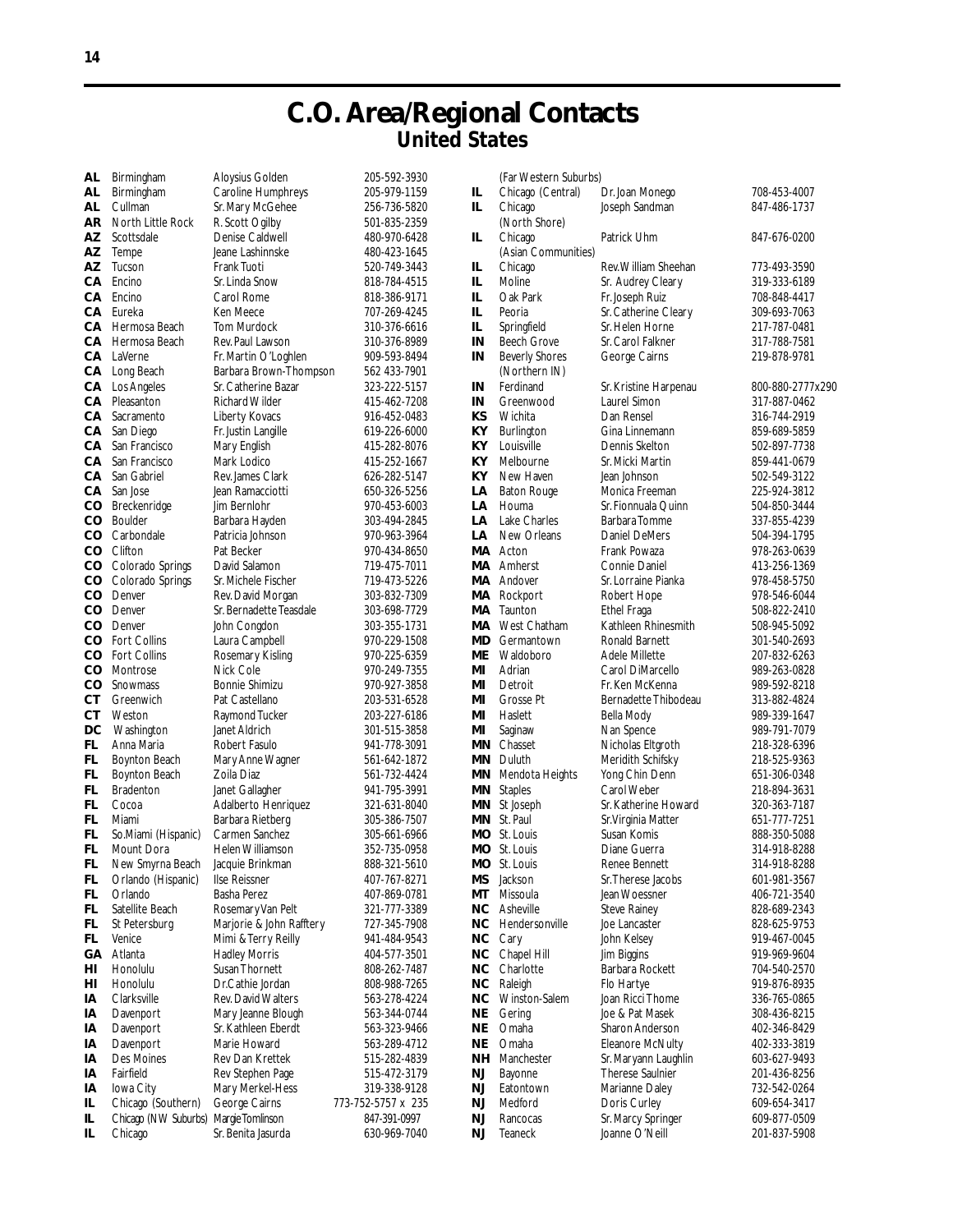|                  | NM Albuquerque                      | Sr. Amata Dawson                         | 505-877-4211                 |
|------------------|-------------------------------------|------------------------------------------|------------------------------|
| NM               | Sante Fe                            | Susan Rush                               | 505-466-4527                 |
| NY.              | Albany                              | <b>Bruce Gardiner</b>                    | 518-325-5546                 |
| NY               | Bayville                            | Paula Hastings                           | 516-628-3486                 |
| NY.              | Brooklyn                            | Dr. William Fredrickson                  | 718-499-7366                 |
| NΥ               | <b>Buffalo</b>                      | Sr. Dorothy Feltz                        | 716-895-2591                 |
| NΥ               | <b>Buffalo</b>                      | Msgr. David Gallivan                     | 716-847-6930                 |
| NΥ<br>NY         | East Meadow<br>Franklin Square      | Anne Mazza<br>Barbara Sullivan           | 516-794-8233<br>516-481-0472 |
| NY.              | Hartsdale                           | <b>Thomas Skinner</b>                    | 914-328-0420                 |
| NΥ               | Manhattan                           | James Marsh                              | 718-335-7056                 |
| NΥ               | Manhattan                           | <b>Tony Russo</b>                        | 212-285-1296                 |
| NY.              | Mt. Tremper                         | Ann Gallagher                            | 845-338-1829                 |
| NΥ               | New Rochelle                        | Elena Green                              | 914-235-0313                 |
| NY.              | Nyack                               | Sr. Rose Vermette                        | 914-358-4040                 |
| NΥ               | Orchard Park                        | Br. John Crocker                         | 716-667-6311                 |
| NΥ               | Port Chester                        | Joseph Zepf                              | 914-937-2168                 |
| ΝY               | Walden                              | Cathy McCarthy                           | 845-778-2102                 |
| NY.<br>NY.       | Warwick<br>Whitestone               | Susan Supak<br>Fr. Robert Cheesman       | 845-986-4975<br>718-321-1096 |
| OH.              | Cincinnati                          | Susan Tew                                | 513-871-8270                 |
|                  | OH Cleveland                        | <b>Kay Powers</b>                        | 216-932-8911                 |
| OH               | Cleveland                           | Fr. William Fickel                       | 440-442-3411                 |
| <b>OH</b>        | Waynesville                         | Gerry McLaughlin                         | 513-897-4012                 |
| OR.              | Ashland                             | Rev Jack & Bev Gorsuch                   | 541-552-1974                 |
| <b>OR</b>        | Beaverton                           | Virginia Graham                          | 503-645-3448                 |
| OR.<br><b>PA</b> | Mt. Angel<br>Erie                   | Sr. Antoinette Traeger                   | 503-845-2786<br>814-838-6469 |
| PA               | Erie                                | Mary Dwyer<br>Sr. Rita Panciera          | 814-456-1802                 |
| PА               | Frenchville                         | Sr. Therese Dush                         | 814-263-4855                 |
| <b>PA</b>        | Lancaster                           | Elise Kandel                             | 717-290-7889                 |
| PА               | New Baltimore                       | Rev. Mark Begley                         | 814-733-2210                 |
| РA               | Philadelphia                        | Sr. Margaret Gradl                       | 610-644-1152                 |
| PA               | Pittsburgh                          | Jeane Kish                               | 412-279-9505                 |
| РA<br>SC         | Pittsburgh                          | Rev Francis Meenan                       | 412-761-6651<br>864-246-3973 |
| SD               | Greenville<br>Rapid City            | Judy Lineback<br>Sr. Marmion Howe        | 605-343-2688                 |
| ΤN               | Chattanooga                         | Rev. Margaret Mullen                     | 423-877-2428                 |
| <b>TN</b>        | Knoxville                           | Fr. Terry Ryan                           | 423-523-7931                 |
| TN               | Memphis                             | Sr. Joann Mascari                        | 901-374-0204                 |
| ΤN               | Nashville                           | Carol Wray                               | 615-373-0613                 |
| <b>TN</b>        | Pulaski                             | Sr. Jean Tavin                           | 931-363-5776                 |
| TX               | Austin                              | Tim & Barbara Cook                       | 512-347-9673                 |
| <b>TX</b><br>TX. | Dallas Area<br>Dickinson (Hispanic) | Sandra Guancial<br>Jose Castro           | 972-771-0173<br>281-337-1312 |
| TX               | Fort Worth                          | Rev. Timothy Thompson                    | 817-284-4811                 |
| <b>TX</b>        | Houston                             | Fred Eckart Jr.                          | 888-526-9186                 |
| TX               | Houston                             | Drue Pollan                              | 713-218-9760                 |
| <b>TX</b>        | San Antonio                         | Rev. Homer Bain                          | 210-616-0885                 |
| UT               | Salt Lake City                      | Theresa Brown Bell                       | 801-596-8902                 |
| Va               | Charlottesville                     | Jody Blatz                               | 804-973-9590                 |
| VA<br>VA         | Richmond<br>Roanoke                 | April Swofford<br>Rev. John Runkle       | 804-648-7678<br>540-343-0159 |
|                  | <b>WA</b> Sammamish                 | Ruth Dundon                              | 425-427-9290                 |
|                  | <b>WA</b> Seattle                   | Barbara Huston                           | 206-282-9076                 |
|                  | <b>WA</b> Spokane                   | Gary & Lynnette Meisen-Vehrs             | 509-325-1909                 |
| WI               | Milwaukee                           | Sr. Kathryn Ann Kobelinski               | 414-282-7310                 |
| WI               | Milwaukee                           | Barbara Prendergast                      | 414-964-1268                 |
| WI               | Sister Bay                          | Anne Egan                                | 414-854-5755                 |
| <b>WY Alta</b>   | WY Cheyenne                         | Rev. Sandy Casey-Martus<br>Shelley Adams | 307-353-8100<br>307-634-4832 |
|                  | WY Cheyenne                         | Sr. Therese Steiner                      | 307-778-8778                 |
|                  |                                     |                                          |                              |





## **C.O. Contacts Outside the United States**

| AUSTRALIA<br>Claremont<br>Connolly<br>Hilton<br>Rivervale<br>Trigg                                                     | Fr. Douglas Conlan<br>Rev. Gerry Doyle<br>Stephen & Mandy Skipper<br>Philip Carrier<br>David & Christina Rushton                             | 0119147381449<br>0116193003035<br>0116193355541<br>0116194575493<br>0116194472342                                                                                      |
|------------------------------------------------------------------------------------------------------------------------|----------------------------------------------------------------------------------------------------------------------------------------------|------------------------------------------------------------------------------------------------------------------------------------------------------------------------|
| BAHAMAS<br>Nassau                                                                                                      | Sr. Annie Thompson                                                                                                                           | 242-323-5517                                                                                                                                                           |
| <b>BRAZIL</b><br>Belo Horizonte-<br><b>Minas Gerais</b>                                                                | Jandira Soares Pimentel                                                                                                                      | 011-55-31-3378-7624                                                                                                                                                    |
| <b>CANADA</b><br>Toronto, Ontario<br>Winnipeg                                                                          | Carolyn Gratton<br>Sr Catherine Labinowich                                                                                                   | 416-922-6451<br>204-338-4601                                                                                                                                           |
| <b>DOMINICAN REPUBLIC</b><br>Santo Domingo                                                                             | Isabel de Marion Landais                                                                                                                     | 809-482-1710                                                                                                                                                           |
| Santo Domingo                                                                                                          | Vicky Brache de Acra                                                                                                                         | 809-562-2214                                                                                                                                                           |
| <b>EL SALVADOR</b><br>San Salvador                                                                                     | Leila de Membreno                                                                                                                            | 11-50-326-33402                                                                                                                                                        |
| ENGLAND<br>Isle of Wight<br>Nr Preston<br>Preston<br>Sheffield<br>W.Yorkshire                                          | lan Wilson<br>Pat & Joe Finn<br>Mrs. Elizabeth Smith<br>Sylvia Jones<br>Ann O'Donnell                                                        | 011-44-1983-529659<br>011-44-1772-813421<br>011-44-1772-629520<br>0-114-2886885<br>011-44-113-226-1396                                                                 |
| GUAM<br>Dededo                                                                                                         | Sr. Bernadette<br>Marie Leon Guerrero                                                                                                        | 671-632-2384                                                                                                                                                           |
| IRELAND<br>Wexford<br>Wexford<br>Wexford<br>Wexford                                                                    | Fr. Thomas Brennan<br>Fr. Tom Dalton<br>Sr. M. Dolores<br>Sr. Ita Miller                                                                     | 011-35-353-24368<br>011-35-353-22055<br>011-35-354-66634<br>011-35-353-33580                                                                                           |
| <b>NORTHERN IRELAND</b><br>Strabane, Co. Tyrone                                                                        | Fr. Declan Boland                                                                                                                            | 011064828375                                                                                                                                                           |
| MALAYSIA<br>Kuala Lumpur<br>Kuala Lumpur                                                                               | Lawrence Wong<br>George Chang                                                                                                                | 6-03-2562549<br>6-03-77854675                                                                                                                                          |
| <b>MEXICO</b><br>Metepec (Hispanic)                                                                                    | <b>Judith Bernal</b>                                                                                                                         | 011-52-7-271-1703                                                                                                                                                      |
| <b>NETHERLANDS</b><br>Appingedam<br>Diemen<br>Dwingeloo<br>Heemstede<br>Lelystad<br>Stadskanaal<br>Tytsjerk<br>Veendam | Sr. Ange van der Pers<br>Anneke Smit<br>Ernst van Gulik<br>Joan Heldring<br>Kees Sybrandi<br>Jorg Buller<br>Joke Van Doorn<br>Dick van Vliet | 011-31-59-662-3631<br>011-31-20-416-0233<br>011-31-521-522103<br>011-31-23-528-8217<br>011-31-320-252416<br>011-31-118617804<br>011-31-511-432787<br>011-31-598-622731 |
| <b>PHILIPPINES</b><br>Makati<br>Makati                                                                                 | Grace Padilla<br>Lita Salinas                                                                                                                | 011-632-8109573<br>011-632-468108825                                                                                                                                   |
| <b>PUERTO RICO</b><br>San Juan                                                                                         | Maria Luisa Ason                                                                                                                             | 787-753-0758                                                                                                                                                           |
| SINGAPORE<br>Perindu                                                                                                   | Cecilia Ee                                                                                                                                   | 011-65-241-2663                                                                                                                                                        |
| <b>SOUTH AFRICA</b><br>Capetown<br>Grahamstown<br>Johannesburg<br>Pretoria<br>Durban<br>Rivonia                        | Urs & Dawn Geiges<br>Wendy Sweetman<br>Pat Pearce<br>Sr. Francis Grogan<br>Denise Allen<br>Maria McLoughlin                                  | 011-27-21-761-9337<br>011-27-46-636-1002<br>011-27-11-884-4136<br>011-27-12-343-0111<br>011-27-31-702-9590<br>011-27-11-803-1831                                       |
| <b>SOUTH KOREA</b><br>Seoul                                                                                            | Sr. Marie David Choi                                                                                                                         | 011-822-923-3547                                                                                                                                                       |
| SWITZERLAND<br>Geneva                                                                                                  | Charles Christophi                                                                                                                           | 011-41-22-707-0830                                                                                                                                                     |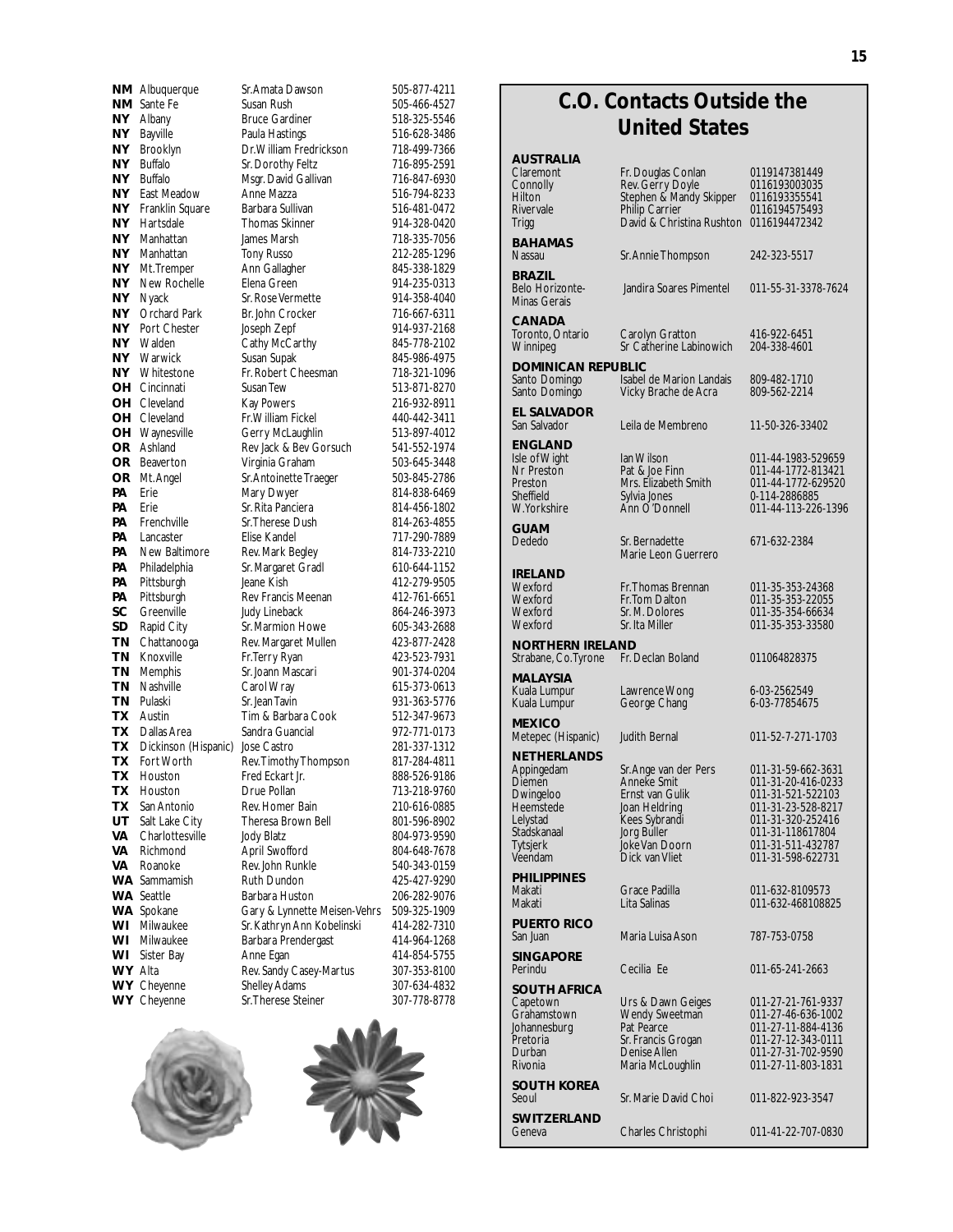# **Contemplative Outreach News**

**A SEMI-ANNUAL NEWSLETTER FOR THE GROWING CONTEMPLATIVE OUTREACH COMMUNITY WORLD-WIDE.**

#### **Contemplative Outreach Vision Statement**

*Contemplative Outreach is a spiritual network of individuals and small faith communities committed to living the contemplative dimension of the Gospel in everyday life through the practice of Centering Prayer. The contemplative dimension of the Gospel manifests itself in an ever-deepening union with the living Christ and the practical caring for others that flows from that relationship.*

*Our purpose is to share the method of Centering Prayer and its immediate conceptual background. We also encourage the practice of Lectio Divina, particularly its movement into Contemplative Prayer, which a regular and established practice of Centering Prayer facilitates.*

*We identify with the Christian Contemplative Heritage. While we are formed by our respective denominations, we are united in our common search for God and the experience of the living Christ through Centering Prayer. We affirm our solidarity with the contemplative dimension of other religions and sacred traditions, with the needs and rights of the whole human family, and with all creation.*

**Networking, Resources, and Workshop Presenters are available at the Contemplative Outreach International Office. For more information contact:**

**Contemplative Outreach Ltd. International Office P.O. Box 737 - 10 Park Place Suite 2B Butler, New Jersey 07405 Tel: 973-838-3384 Fax: 973-492-5795**

**Editor:** Susan Supak

**Design/Layout:** Beth Gould

NONPROFIT ORG. U.S. Postage PAID Cincinnati, OH Permit No. 4742



Contemplative Outreach Ltd. International Office P.O. Box 737 - 10 Park Place Suite 2B Butler, New Jersey 07405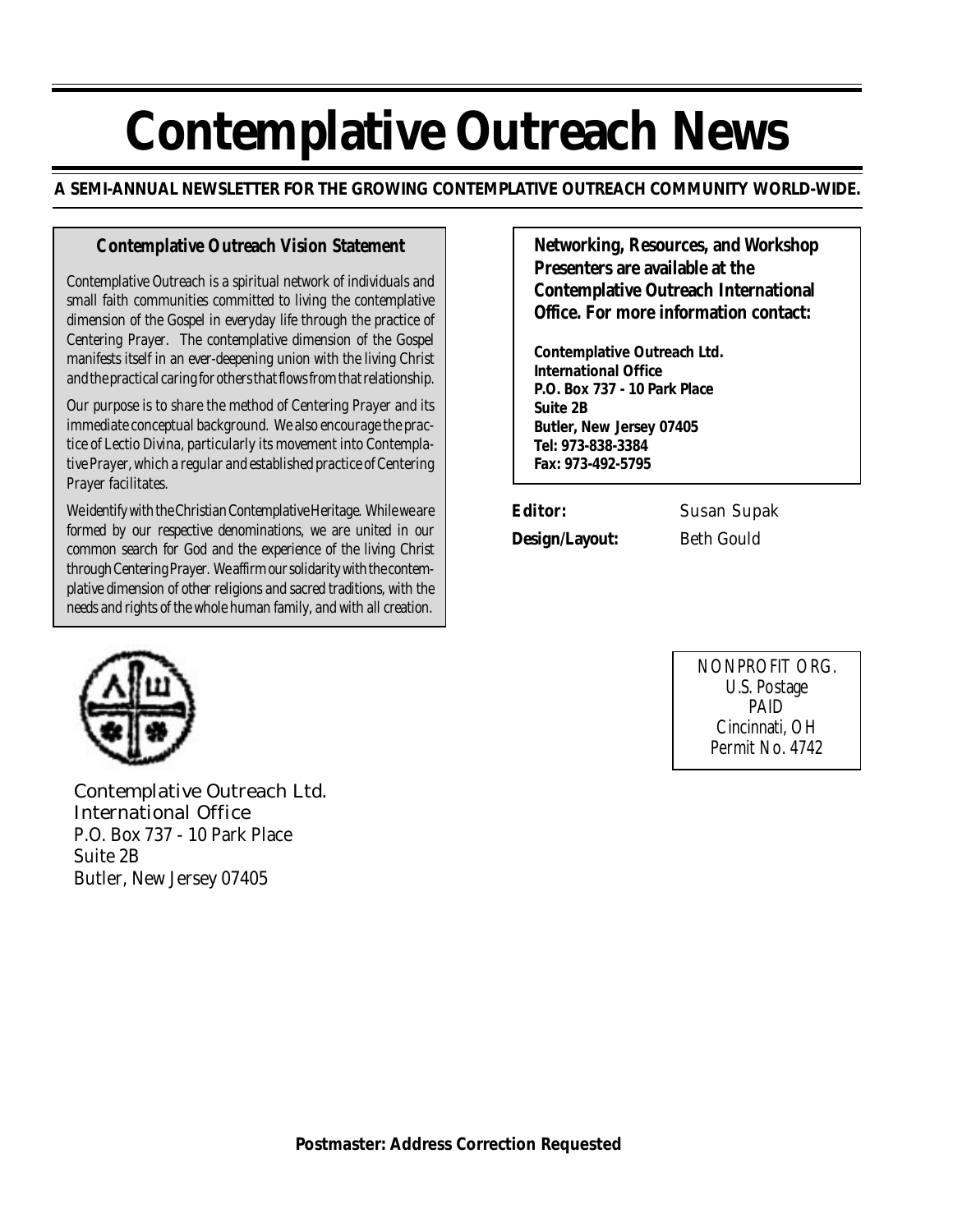**Contemplative Outreach, Ltd.** International Office P.O. Box 737 Butler, NJ 07405